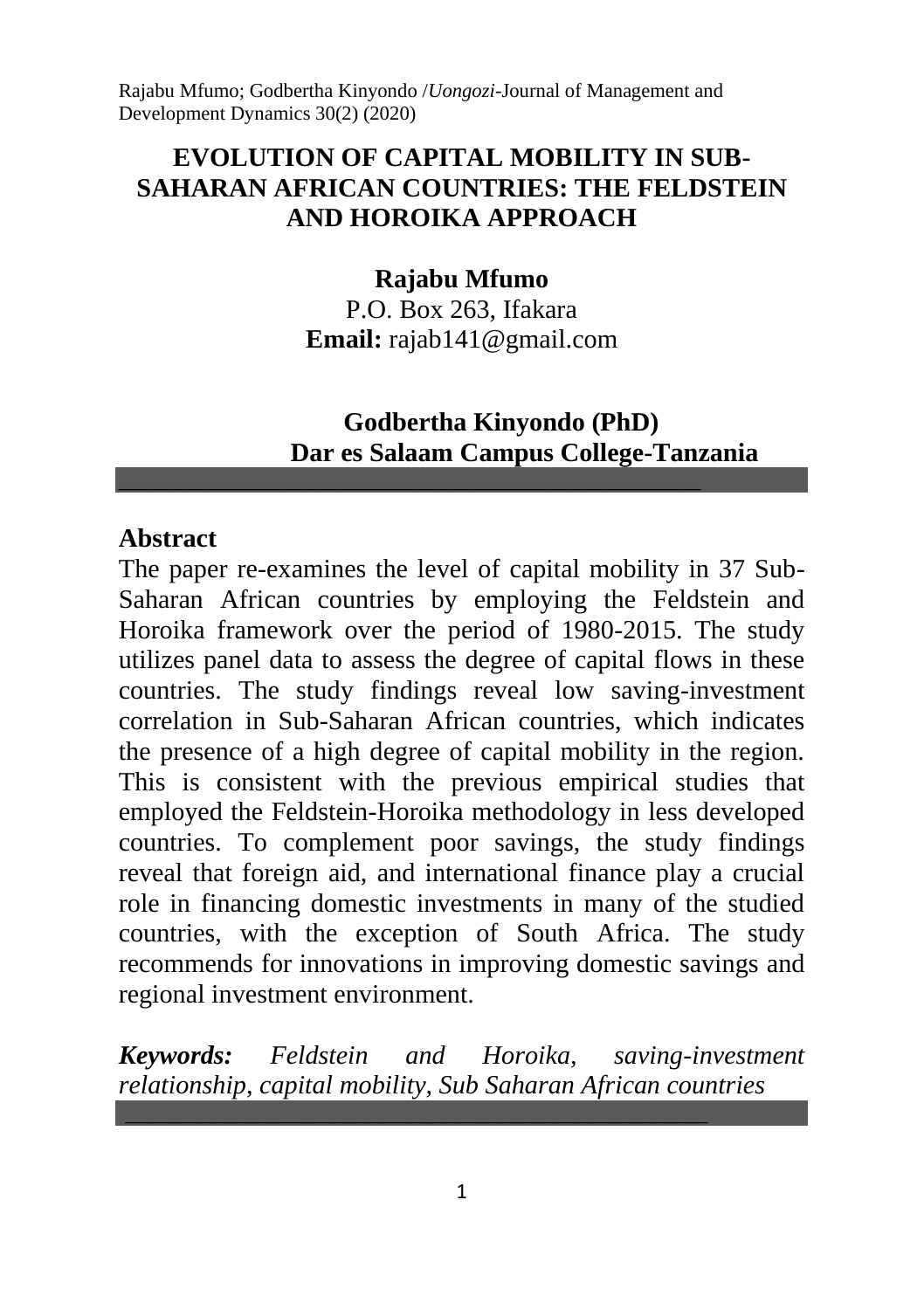# **1.0 INTRODUCTION**

Mobility of capital plays a crucial role in economic performance such as promoting effectiveness of macroeconomic policies (Padawassou, 2012), determining the exchange and tax rates (Levich, 1985), optimizing savings and speeding up the pace towards stable economic growth (Murthy, 2005). Furthermore, understanding the degree to which a country's domestic investment responds to domestic savings offers crucial insights to policymakers (Payne and Kumazawa, 2005). Thus, the examination of the evolution of capital flows is vital. Still, most of the recent literature on capital mobility (i.e. Drakos et al. 2018; But and Morley, 2016; Ketenci 2015, Feldstein and Bacchetta, 1989; Summers, 1988; Feldstein and Horoika, 1980) focuses on developed countries and few on African Sub-Saharan countries. Those in the latter include Agbetsiafa, (2002), De Wet and Van Eyden (2005), Payne and Kumazawa (2005), and Younas (2007). The elaborate economic and social changes that occurred in the region, especially the recent world economic crisis of 2007-2009, was expected, in one way or another, to affect the levels of capital flows.

Overall, the continent achieved an average real annual Gross Domestic Product (GDP) growth of 5.4 percent between 2000 and 2010. However, the growth slowed to 3.3percent a year between 2010 and 2015. Recently, many efforts have been made to promote economic openness in many Sub-Saharan countries. However, there are noticeable gradual decreases in Foreign Direct Investment (FDI) inflows. According to UNCTAD's World Investment Report (2017), throughout 2013-2016, FDI flows to Sub-Saharan countries and Africa, in general, declined by 7 and 3percent, respectively. For the private and public investment to propel growth, it requires domestic savings. In case of a gap between savings and investment, countries might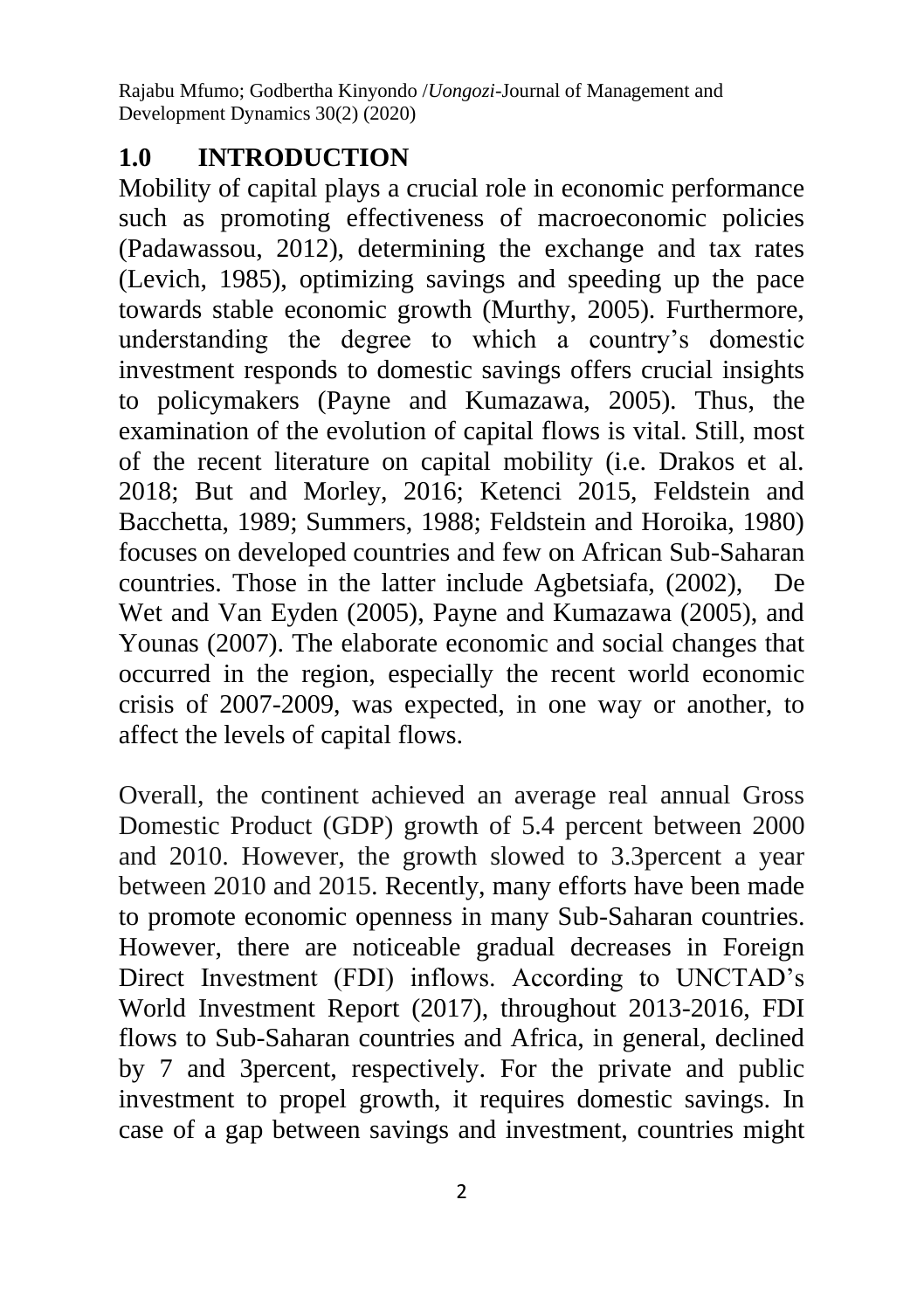need foreign capital. Studies (i.e. Levine, 2000, 2005; Arslanalp *et al* 2010) have indicated that, financial development and investment have positive effects on economic growth. However, a low saving rate is a persistent challenge. In 2005, the World Bank estimates show that the region had the lowest saving rate among the rest of the underdeveloped areas, such as South Asia and East Asia. According to the African Economic Outlook report (2018), the region experienced a gradual decrease of saving rates from the average of 21.7 percent in 2004 to 15.9 percent in 2018. The savings ratio in Sub-Saharan countries averaged about 18 percent of the GDP, compared with 43 and 26 percent in East and South Asia, respectively.

Furthermore, the region suffers illicit financial outflows due to poor governance (Ndikumana, Boyce & Ndiaye, 2015). According to Fjeldstad *et al*. (2017), if the flight capital had been invested domestically, the state of poverty in Africa would have been reduced by an additional 2.5 percent annually. For example, there would have been 5.5 percent poverty reduction between 2002 and 2012. Poor saving rate is made worse because some of the donor countries and international organizations have started to cut aid to developing countries, including those located in Sub-Saharan Africa, which has affected capital movements as recently suggested by But and Morley (2016).

However, according to the Global Financial Index (2017), increased financial inclusion, through digital technology, has expanded the possibilities of accessing financial services for the unbanked adults in Sub-Saharan Africa. The report indicates further that about 21 percent of adults in the region own mobile money accounts, the highest share compared to the share of any other part of the world. Notably, the ongoing evolution of financial technology has delivered great benefits, including the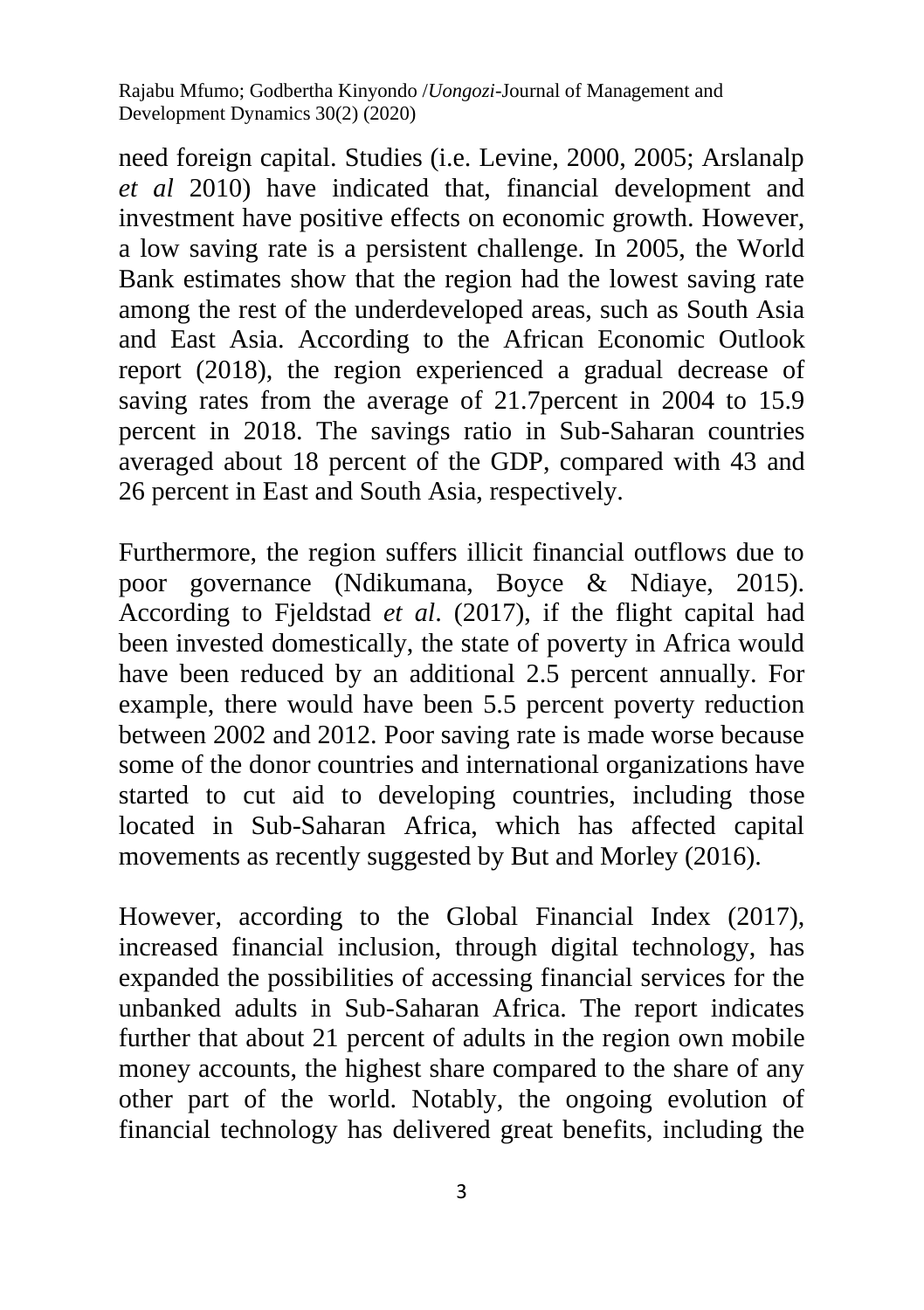increase in savings for some of the Sub-Saharan countries (Jack and Suri, 2014).

Despite the recent financial, socio-economic, and structural changes noted in the region, the existing studies have so far used the data set below the year 2005 (e.g. (Agbetsiafa, 2002; De Wet and Van Eyden, 2005; Payne and Kumazawa, 2005; Younas, 2007)). These data, which did not take into account the recent socio-economic and structural changes, which occurred after the aftermath of the world financial crisis of 2007-2009.

The present paper applies the Feldstein and Horoika framework to investigate the evolution of capital mobility using the most recent set of data from the period 1980 – 2015. In addition, following the study by de Wet, the study adds Tanzania to make 37 Sub-Saharan countries. The study assesses whether the results of the previous studies regarding capital mobility are still providing additional empirical evidence, taking into account the recent world financial crisis of 2007-2009. In addition, the study examines the driving forces behind the current level of capital flows. Furthermore, the study incorporates other factors that have an influence in determining the level of capital mobility for underdeveloped countries: foreign aid, current account balance, and trade openness.

## **2.0 LITERATURE REVIEW**

The Feldstein-Horoika model is the most prominent approach in testing the level of capital mobility by examining the correlation between investment and savings. Using data from the years 1960-1974, Feldstein Horoika (1980) carried out a study in 16 Organization for Economic Co-operation and Development (OECD) countries and found that there was a high correlation between savings and investments. The author obtained the slope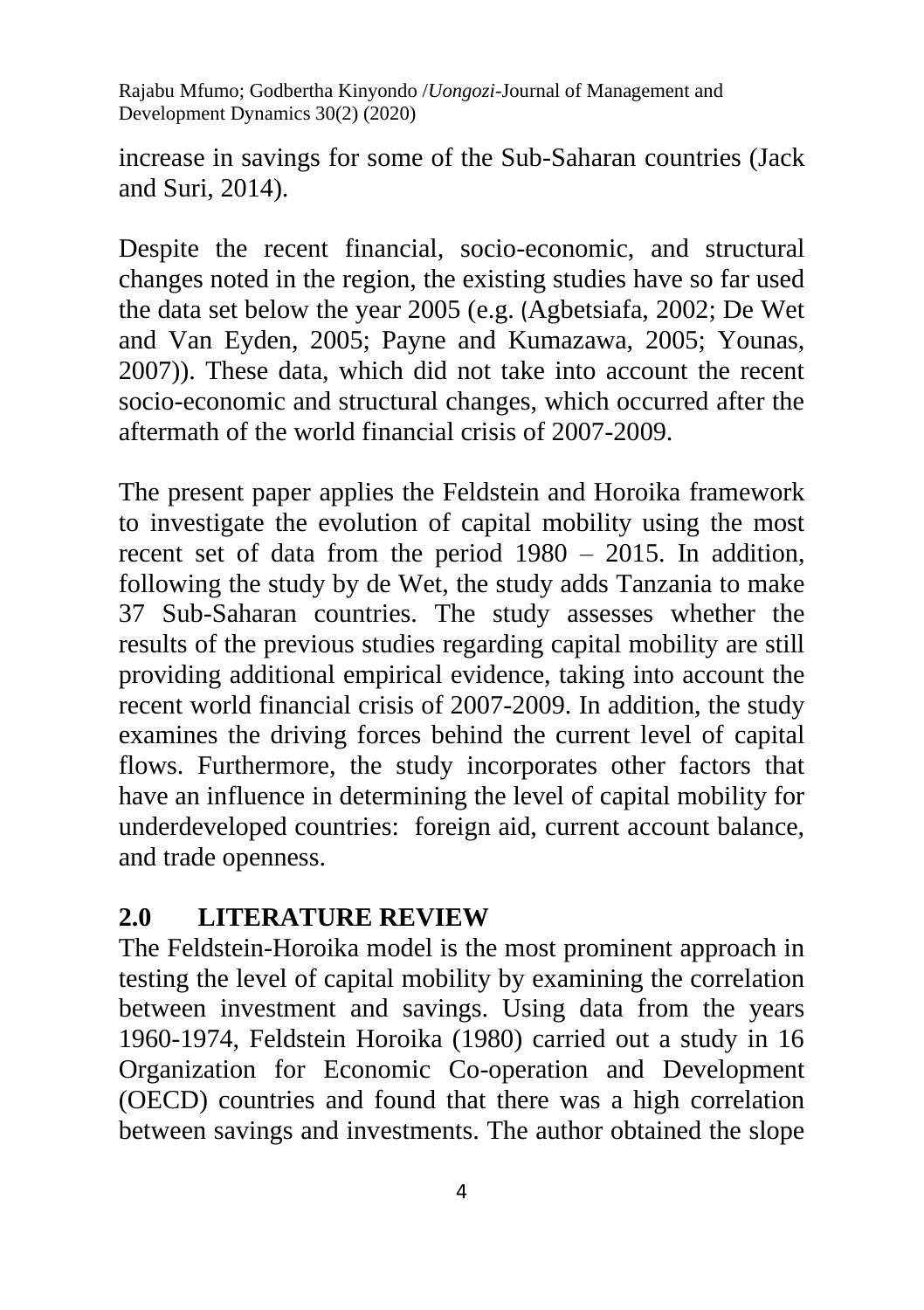coefficient of about 0.88, which indicates a low degree of capital mobility. The results were surprising because the OECD countries were perceived as having a high level of capital flow due to a higher degree of financial integration attained by the countries in the region, as well as the volume of trade among OECD countries and the higher rate of investments. Other economists considered this model as contrary to the economic theories. For that reason, they termed it as "the mother of all puzzles" (Obsfeld and Rogoff, 2000). In te aftermath of a study by Feldstein-Horoika, many other studies (i.e. Dooley 1984; Frankel 1985; Obstfeld 1985) were carried out to test and explain the puzzle. However, there have been mixed results from the previous studies in both developed and underdeveloped countries. The current study therefore focuses on reviewing the studies that employed panel data and cross-section methods for testing the correlation between savings and investment. For convenience sake, this study categorized the literature into three parts namely; studies based on developed economies, studies based on developing economies and studies based on both developed and developing economies

### **2.1 Studies based on Developed Economies**

Feldstein (1983) once again examined saving and investment relationships for OECD countries by extending the sample period for five years from the 1960-1979 period; his previous study with Charles Horoika covered the period of 1960-1974. The purpose of re-examining the extent of capital mobility in OECD countries was to capture the effects of various events that happened within that timeframe. For example, the impact of OPEC's dramatic increase in prices in 1973 altered the current account deficits of industrial nations and ended interest equalization tax on foreign borrowing in 1974 by the United States, which lowered the needs of borrowing abroad by the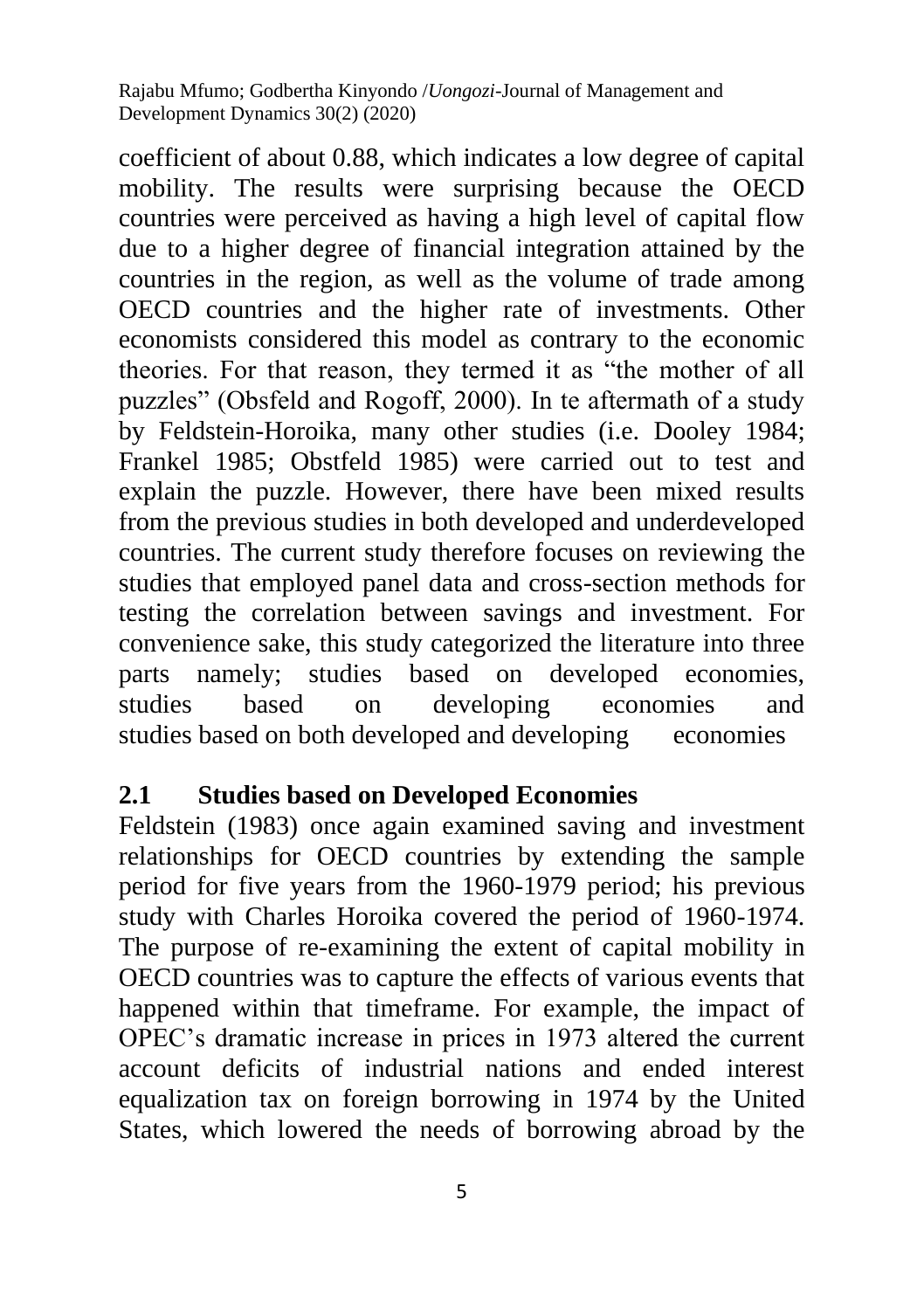United States multinationals to finance their overseas investments. The study estimated saving retention of about 0.86, which implies a low level of capital mobility. The results obtained by Feldstein (1983) correspond to what was previously obtained by Feldstein and Horioka (1980).

However, Frankel (1991) contested the idea that a high correlation between investments and savings is a necessary sign of a low level of capital mobility; sometimes, saving-investment correlation can be high for the other reasons, which have nothing to do with capital mobility. Earlier, Obstfeld (1985) argued that population growth could result in a strong savinginvestment correlation. Bayoumi (1990) was of the opinion that government policies targeting the current account of a country had been a significant factor in influencing unitary correlations between savings and investment. As Tesar (1991) argues, the correlation between saving and investment is because both saving and investment tend to react to some common conditions such as productivity shocks and low integration of international goods markets. Ozmen (2007) stated that the fixed-rate exchange regime could influence a strong correlation between savings and investment. Finally, the omission of some of the variables driving both saving and investment such as interest rates, the terms of trade, growth, and demographic variables might have significant effects on saving-investment relationships.

Many other studies regarding capital mobility were carried out in the OECD countries to test the validity of the work of Feldstein and Horoika. Some of those studies include Frankel *et al*. (1986), who conducted a study in 64 countries around the world, 50 developing countries, and 14 developed countries. The authors categorized of countries into two periods 1960-1973 and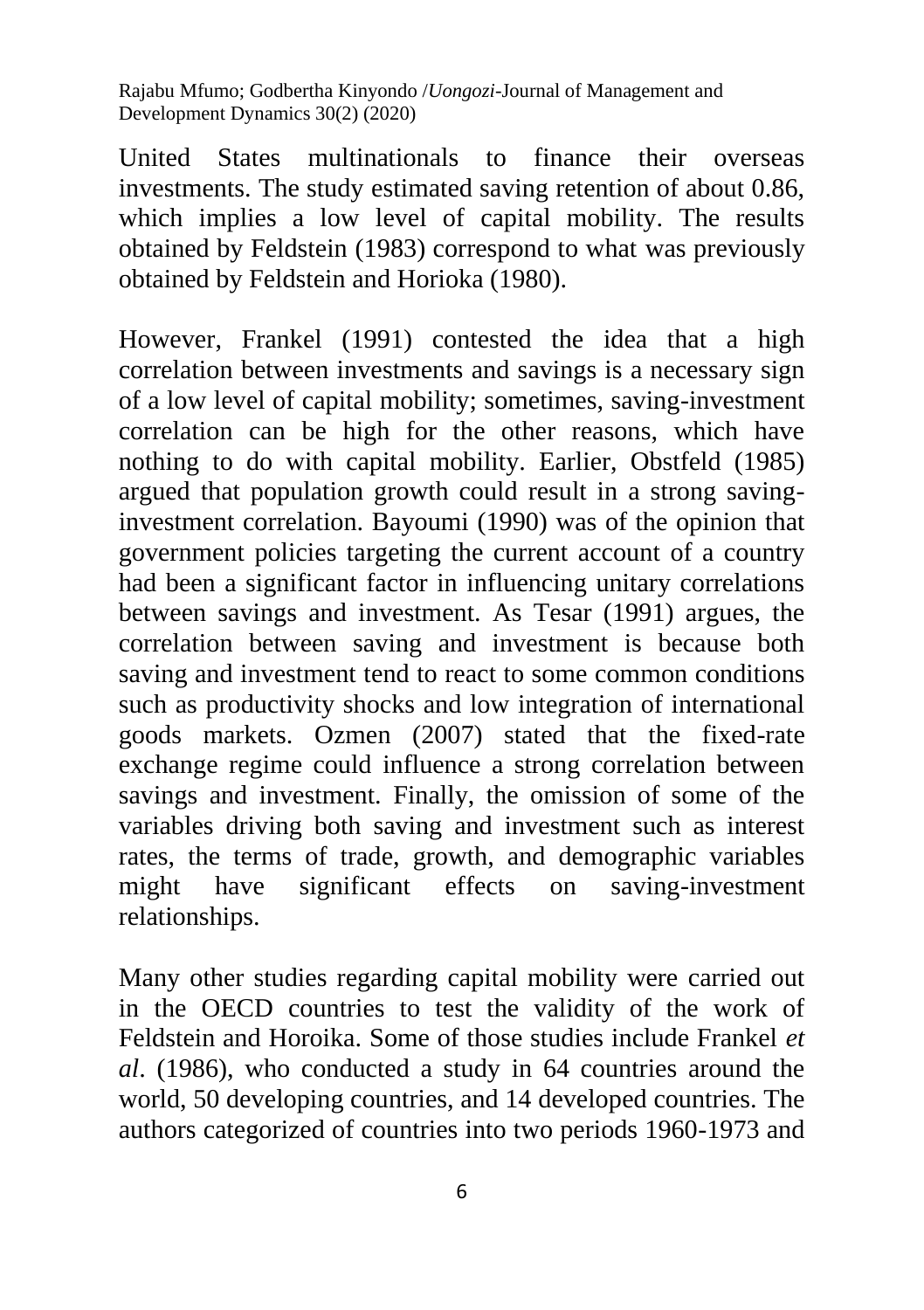1974-1984 and tested the Feldstein-Horoika approach. The findings showed the level of capital mobility to be high in developing countries as compared to developed countries.

One of the most current and comprehensive studies on savinginvestment relationship is that of Petreska and Blazevski (2013). Their study examined the strength of correlation between domestic savings and domestic investment in countries on transition by dividing them into three groups namely, Central and Eastern Europe (CEE), Commonwealth of Independent States (CIS), and South-East Europe (SEE). the study established that the puzzle of Feldstein Horoika was valid for all three groups from 1991 to 2010, but the savings and investment correlation was found was lower than 1 in all three panels. They obtained a saving coefficient of 0.581 for SEE, 0.859 for CEE, and 0.465 for CIS. In addition, the study documented the increase in the value of saving retention coefficient for the panel that consisted of richer and larger countries.

The most recent study, albeit based on the industrialized economies is that of Drakos *et al*. (2018), the study examined the correlation between saving and investment in 14 European Union (EU) countries for the period of 1970-2015 and obtained saving-retention coefficient of 0.6, which is statistically significant. The findings of their study indicate the existence of moderate capital mobility in the EU zone. Furthermore, they concluded that the Feldstein-Horoika model is partially valid for the panel of 14 EU countries.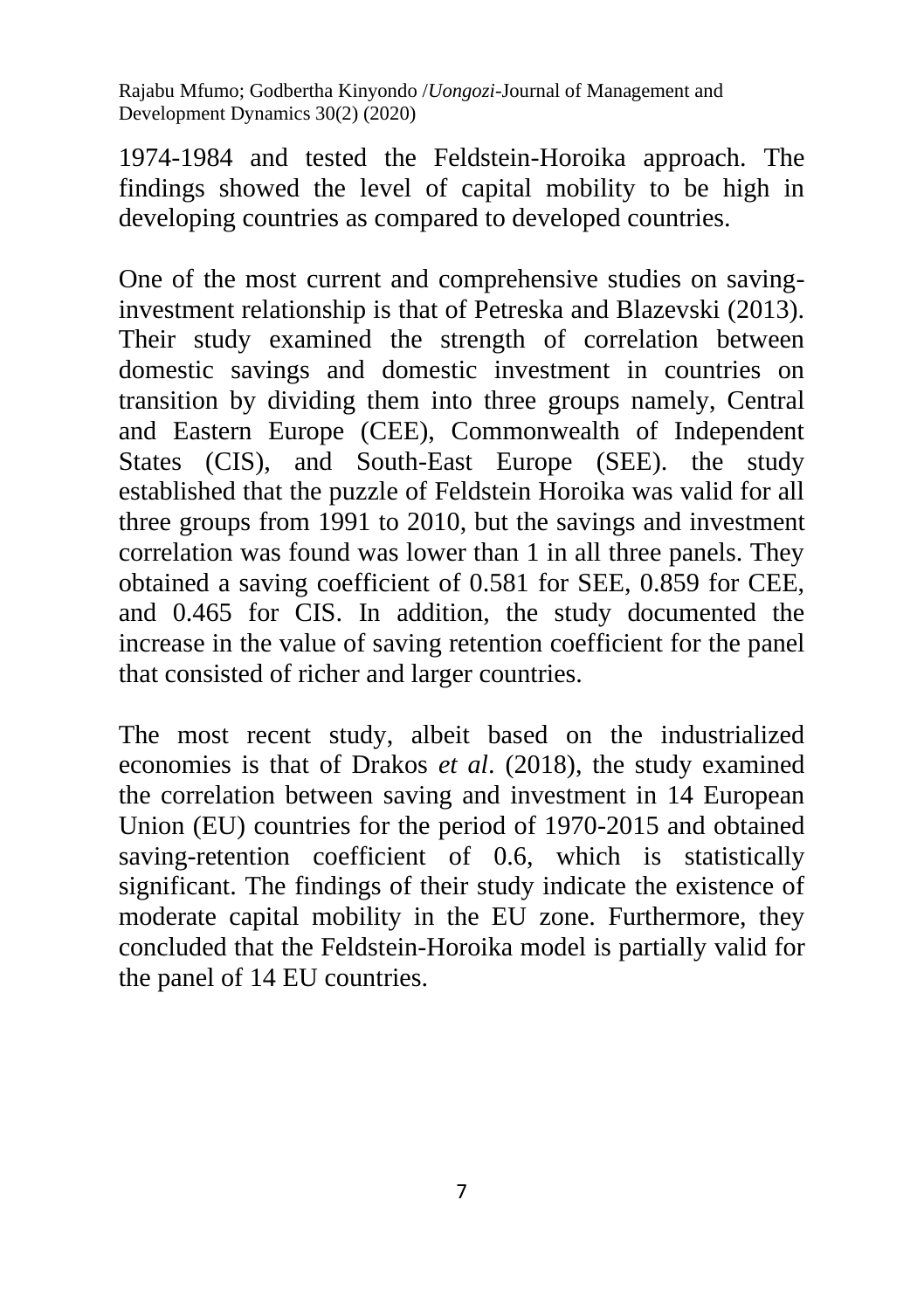## **2.2 Studies based on both Developed and Developing Economies**

Bahmani and Chakrabarti (2005) used the Feldstein-Horoika puzzle to investigate the strength of the saving-investment relationship for the period of 1960 – 2000 in 126 countries. The authors employed the panel data regression techniques, and whose results show the savings retention coefficient of 0.54 to 0.69, which implies the existence of a low level of capital movements. The findings also revealed that countries that are participating highly in international trade are likely to have a weaker savings-investment correlation compared to countries that are not participating actively in international trade.

Dzhumashev and Cooray (2017) undertook a study to estimate capital flows for the panel of 116 countries disaggregated into Sub-Saharan Africa, North Africa, OECD, Middle East, South Asia, and East Asia and Pacific. The study revealed the savings retention coefficient of 0.32 for OECD panel, which is in line with the results of Feldstein and Horoika, and it was 0.11 for East Asia and the Pacific. Sub-Saharan Africa recorded the lowest savings retention coefficient of 0.01. Generally, the study obtained the low saving – investment coefficient ratio for all regions, except for the OECD panel, which is constituted by high-income countries. Moreover, the savings-investment relationship is obtained in the Middle East, South Asia, as well as North Africa was not statistically significant. It is important to note that the study by Dzhumashev and Cooray (ibid) included South Africa in a panel group of Sub-Saharan Africa, which was used for the estimation of capital flows. Other studies apart from South African in the estimation panel of the emerging economies include Chang and Smith (2014), and Herwatz and Xu (2010). the inclusion of South Africa in the panel of Sub-Saharan African countries may affect the level of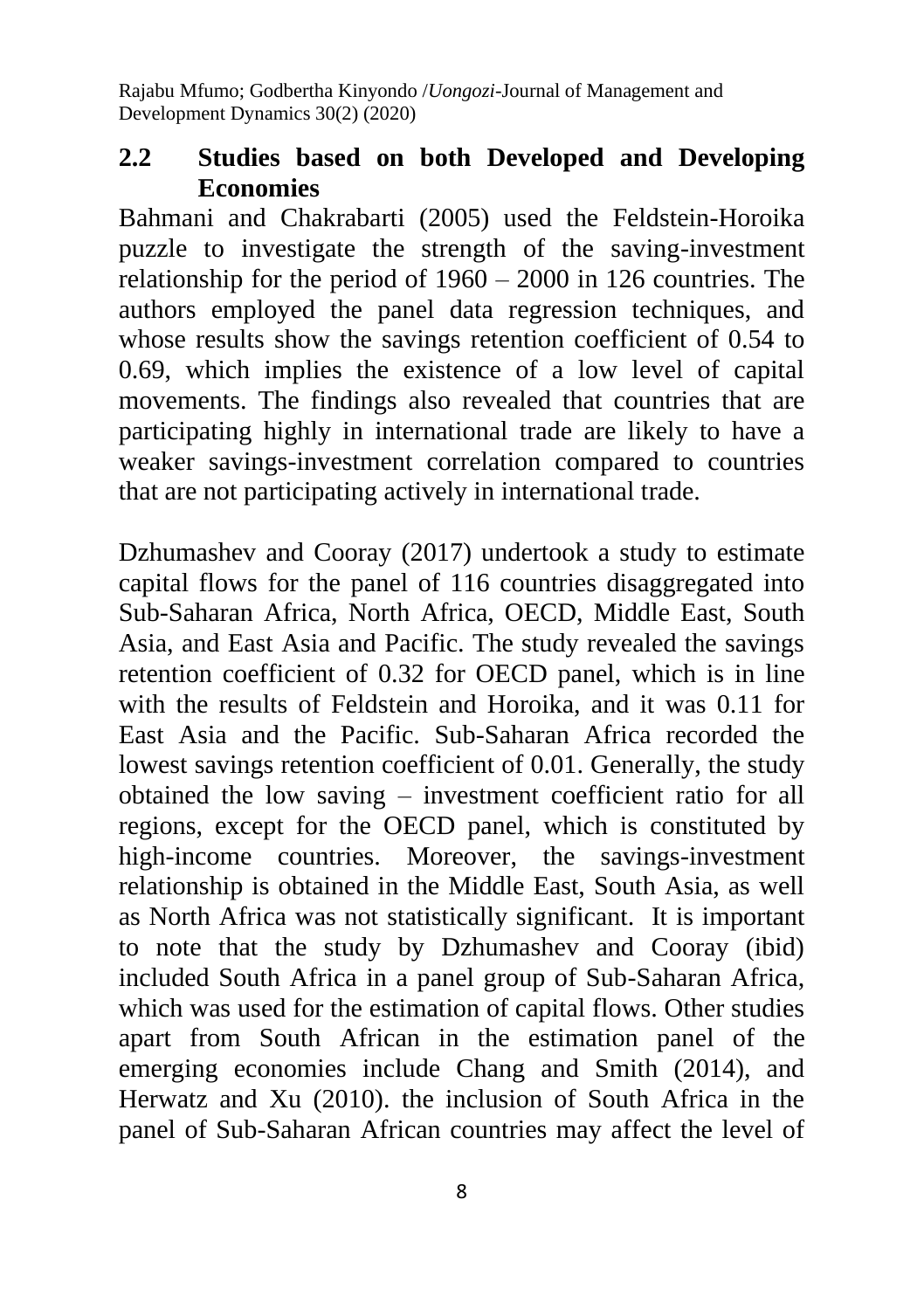capital mobility, given the nature of its economy, which is quite different from that of the rest of the countries within the zone in terms of growth and market attractiveness (De Wet and Van Eyden, 2005). In addition, bigger and richer countries generate enough savings to finance their domestic investment and ultimately decrease the need of borrowing externally (Petreska and Blazevski, 2013; Wacziarg and Vamvakidis, 1998).

## **2.3 Studies on Developing Economies**

Padawassou (2012) carried out a study in 22 African countries using Feldstein Horoika framework to examine the extent of capital mobility using time series and dynamic heterogeneous panel approach. The findings revealed that the saving rate coefficients were higher for some countries and, at the same time, lower for other countries. This implies that, the dynamic level of capital mobility was lower and higher at the same time. Therefore, the results are in contrast with the findings obtained by Feldstein-Horoika (1980), which hold that less developed countries have a high degree of capital mobility. Furthermore, the saving retention coefficient results documented by panel data results are estimated to be 0.542, which indicates a moderate extent of capital mobility. Thus, the study concludes that the Feldstein Horoika puzzle is invalid for African countries. The findings of this study are consistent with the findings in studies by Cooray and Sinha (2005) and Agbetsiafa, (2002) which were carried out using a sample of 20 African countries to examine the saving-investment relationship. Their study findings revealed a weak saving-investment correlation, which implies that investments in the study African countries are not largely financed by domestic savings.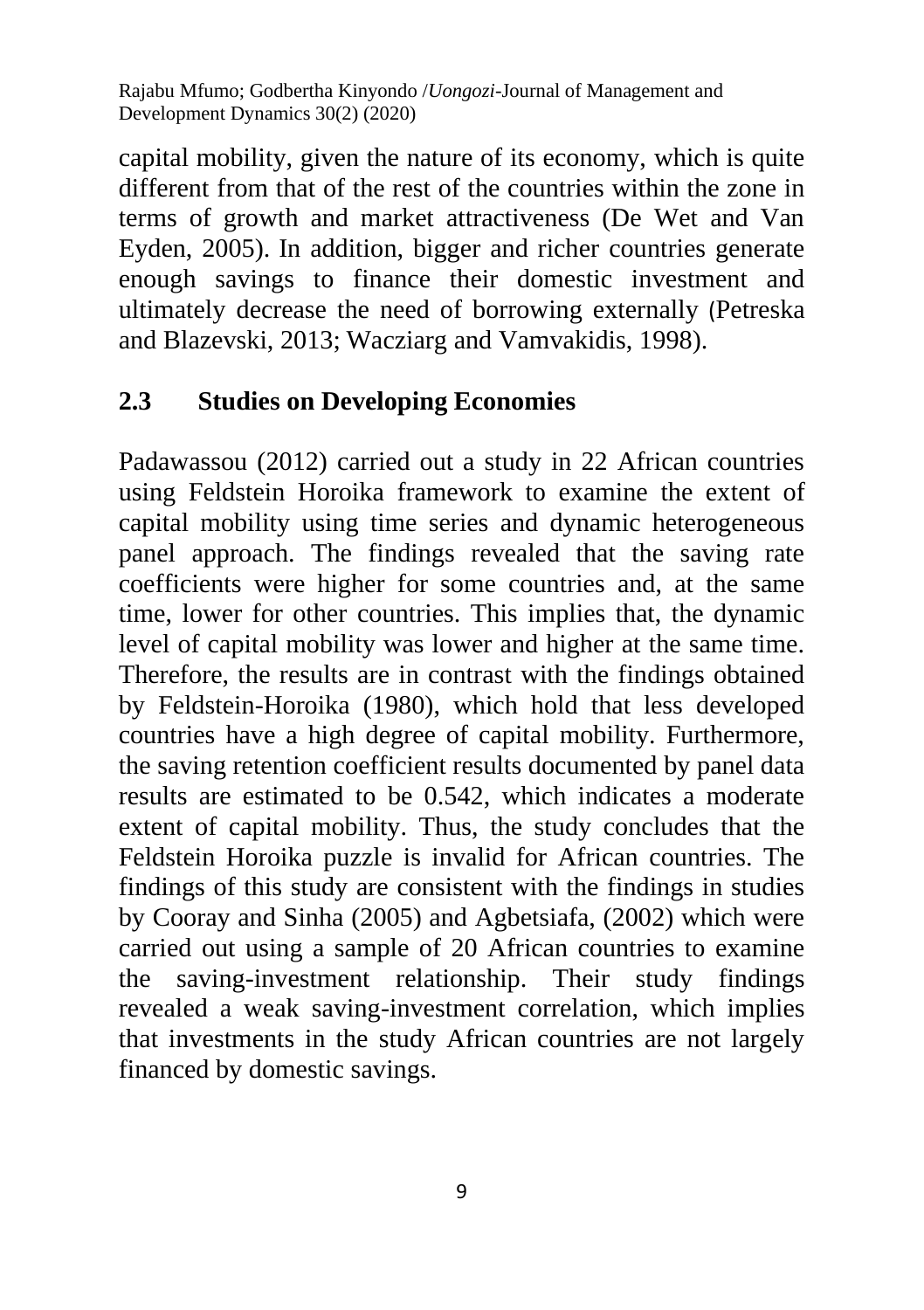Cyrille (2010) used time series and panel data analysis to test Feldstein Horoika puzzle accounting for the correlation between inward and outward capital movements in 15 Sub-Saharan Africa over the period of 1980-2000. The findings supported earlier findings on the existence of low saving-investment correlation in case of developing economies. They obtained saving-investment coefficient that moves from 0.208 to 0.125 and from 0.237 to 0.168 for 3- and 5-year averages respectively. Moreover, according to the authors the downward movement of saving retention coefficient documented by the previous studies in developing countries resulted from omission of some relevant factors that influence investment positively such as foreign aid and trade openness. The study also recommended for the development of efficient financial market in order to assist portfolio diversification.

Islam *et al*. (2015) utilized the Feldstein Horoika model to estimate the capital mobility level in 40 developing countries throughout 1960 –2013 using panel data regression analysis. The study results revealed the existence of capital mobility in developing countries, which was indicated by the reported slope coefficient value of about 0.27. Furthermore, the level of the documented capital mobility was much higher than the level originally obtained by Feldstein and Horoika. The study also noted the presence of restrictions on capital movements in some of the developing countries. This might have been explained by actions of certain countries; for example, Zimbabwe imposed capital controls during the period of hyperinflation in 2008 to limit the considerable amount of funds that were moving outside the country (Pettinger, 2016). Furthermore, the attained degree of capital mobility, which is much higher as compared to that of the past decade, has been strongly attributed by the effects of a higher degree of globalization as well as economic integration.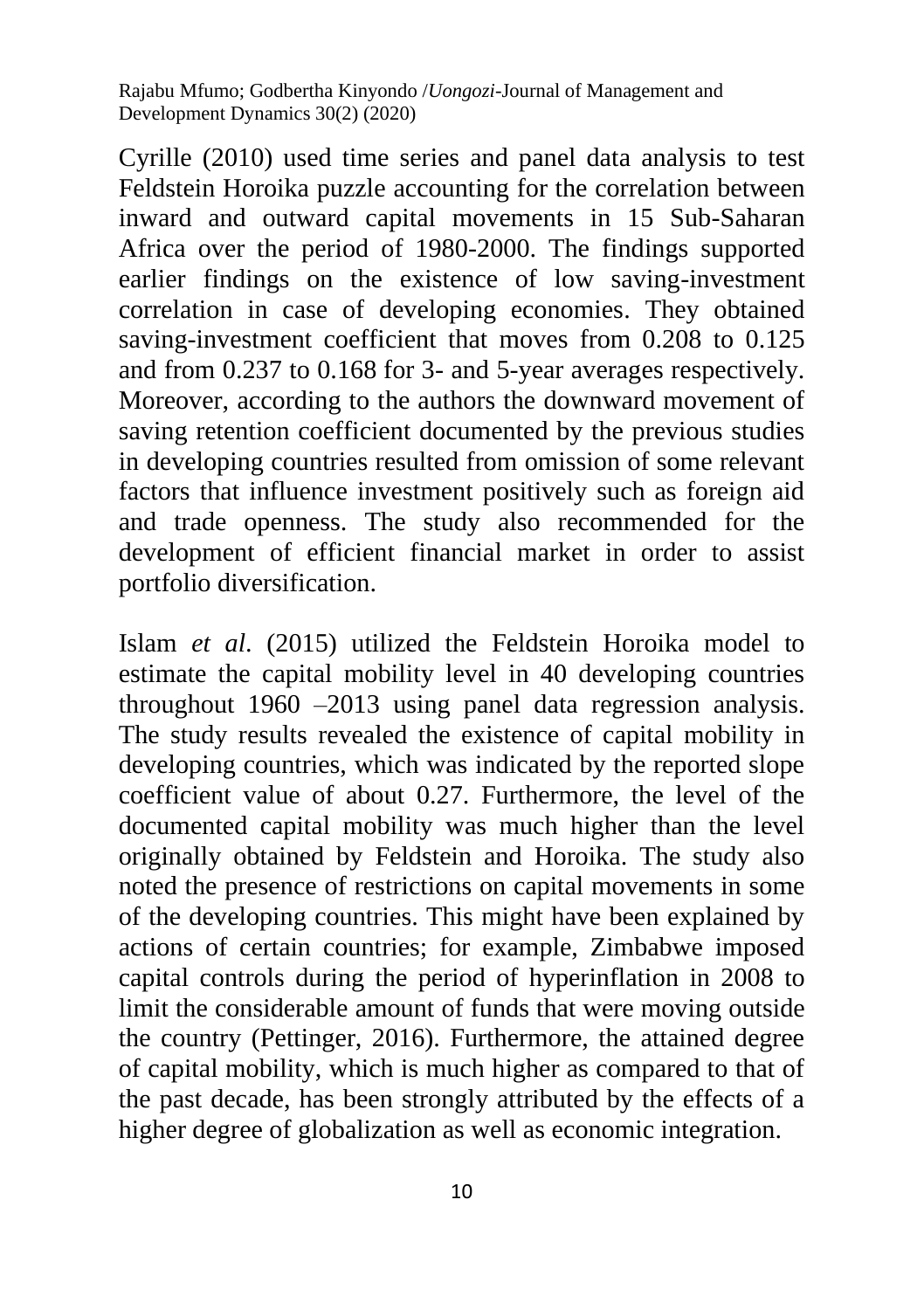There have been innovations in the Feldstein Horoika framework to take the reality of the African economies by introducing other explanatory variables that exert an influence on investment; such variables include openness, current account balance, and foreign aid.

One of the few studies that focused on Sub-Saharan Africa and incorporated additional variables, which are relevant to African countries, such as current account balance, foreign aids, and openness include De Wet and Van Eyden (2005). The study applied the Fixed Effects and Random Effects techniques to examine the saving-investment relationship in 36 Sub-Saharan countries over the period ranging from 1980 to 2000. The study reported the existence of capital mobility as reported by previous studies conducted in the region. The study also documented savings retention coefficient of 0.314, 0.286, and 0.349 by using pooled model, random effects, and fixed effects techniques, respectively.

Payne and Kumazawa (2005) used a sample of 29 Sub-Saharan African countries for the data set ranging from 1980 to 2001 and employed pooled OLS, Fixed Effects, and Random Effects methods to measure the mobility of capital. The study findings revealed a low savings coefficient, as indicated by previous studies on developing countries. This study also noticed an ongoing increase in the extent of capital mobility enhanced by an increase in the level of investment. The weak savingsinvestment correlation in the region could be explained by the number of factors which have a positive effect on investment such as foreign aid, and the degree of economic openness (Isaksson, 2001) and financial structures of the developing countries (Kasuga, 2004).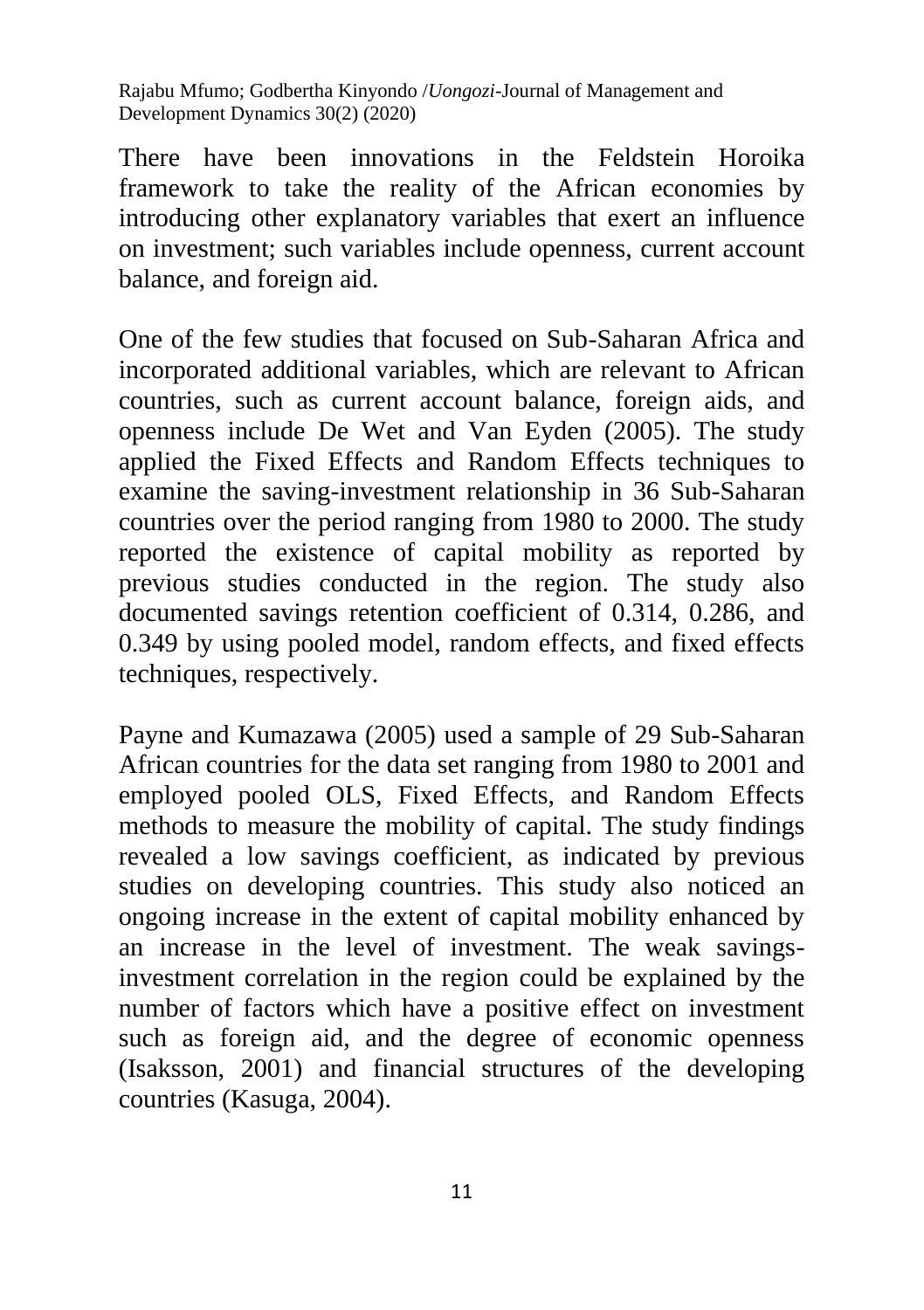This paper adds two issues; the number of countries included in the sample is enlarged to 37 Sub-Saharan African countries. In addition, the study used the most recent set of data ranging from 1980-2015 to capture the evolution of capital mobility. In addition, to take into account the realities of African economy the study involved additional variables such as foreign aid and current account balance so as to draw conclusions that are more accurate as well as suggesting meaningful policy recommendations for the countries involved in the sample.

# **3.0 METHODOLOGY**

This paper seeks to investigate the level of capital mobility in 37 Sub-Saharan African countries using the Feldstein and Horoika's approach. Three different panel estimation techniques namely, Pooled OLS, Random Effects, and Fixed Effects, were employed in estimating the extent of capital mobility. The advantages of utilizing panel data are twofold. First, the technique provides robust and more efficient estimation results (Baltagi, 2005). Second, the use of Fixed Effects model permits the capturing of heterogeneity of individual countries (Gujarati and Porter, 2009). Finally, this study runs the Hausman Test to check the suitability of Fixed Effects and Random Effects (Hausman, 1978).

## **3.1 Data**

The study employed a data set ranging for the year 1980-2015. The annual data for all of the variables namely, investment, savings, current account balance, foreign aid, and economic openness, are taken from the World Bank Development Indicators database. Moreover, unlike in the previous studies, which were carried out in the Sub-Saharan African region, the sample period covered by this study incorporates the recent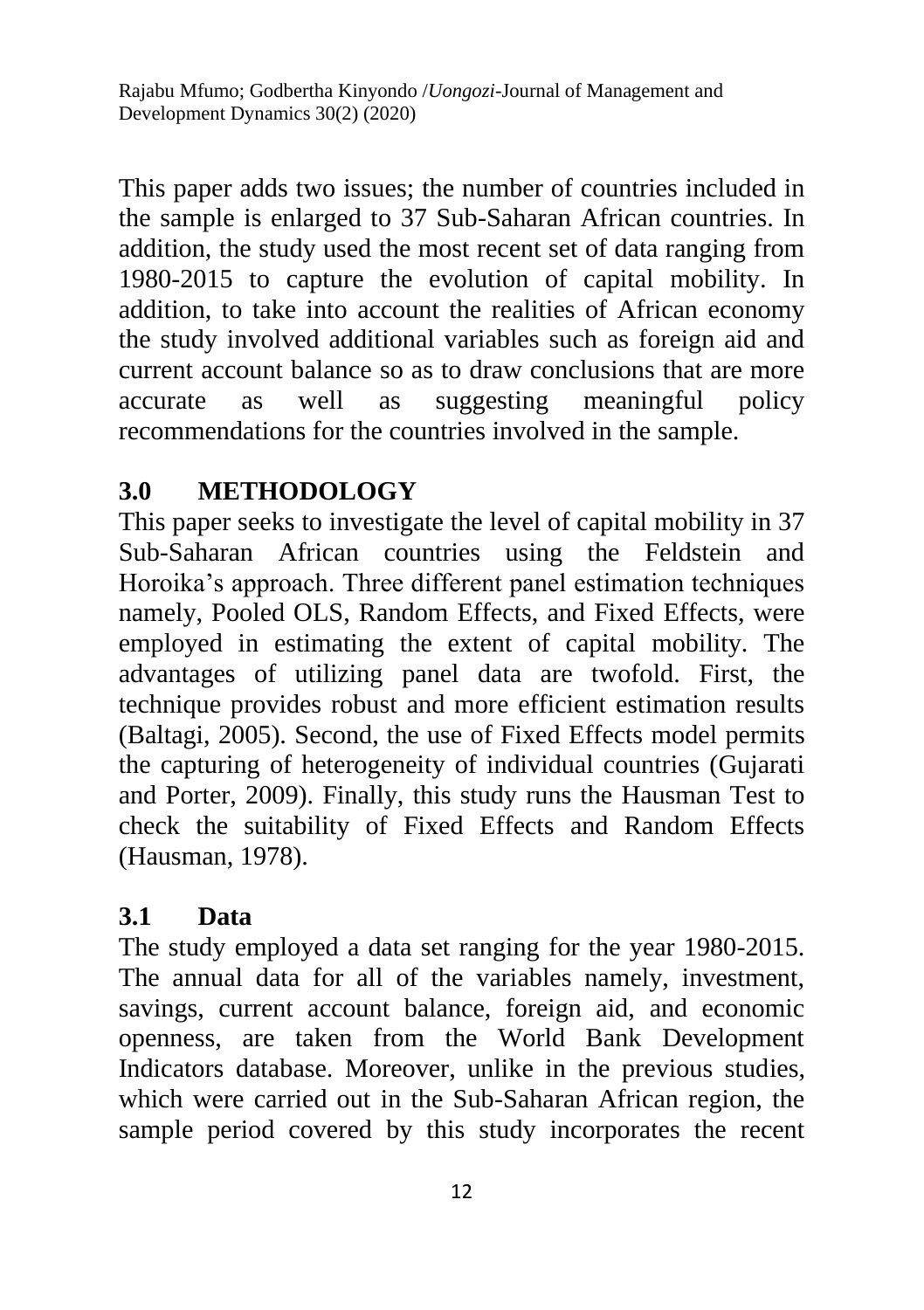financial crisis of 2007-2009. For the list of countries included in the sample and variables employed in this study, see **Appendix 1**.

Testing for panel unit roots is one of the standard practices in the contemporary panel data econometrics. Panel unit root tests are employed to determine whether the variables are stationary or otherwise because it is necessary to assess the order of integration in any data series that involves time-series data. This study used the IPS unit root test as proposed by Im, Pesaran, and Shin (1999). The application of the IPS test has shown that all variables are stationary in levels, allowing the study to employ stationary panel data techniques.

# **3.2 Panel Estimation**

The panel data techniques were utilized in investigating the level of capital mobility using the model proposed by Feldstein and Horoika (1980). Their model based on investigating the correlation between savings and investment in OECD countries. To accomplish their study objectives, the authors estimated the following equation.

$$
\left(\frac{I}{Y}\right)_i = \alpha_i + \beta \left(\frac{S}{Y}\right)_i + \varepsilon_i
$$

However, due to the existing differences in the economic context between OECD and Sub-Saharan African countries, this study applies a modified form of the equation as in the study of De Wet and Eyden (2005). This captures the realities of the economies of the African countries and consequently obtains a robust estimation. Hence, this study employs the following equation: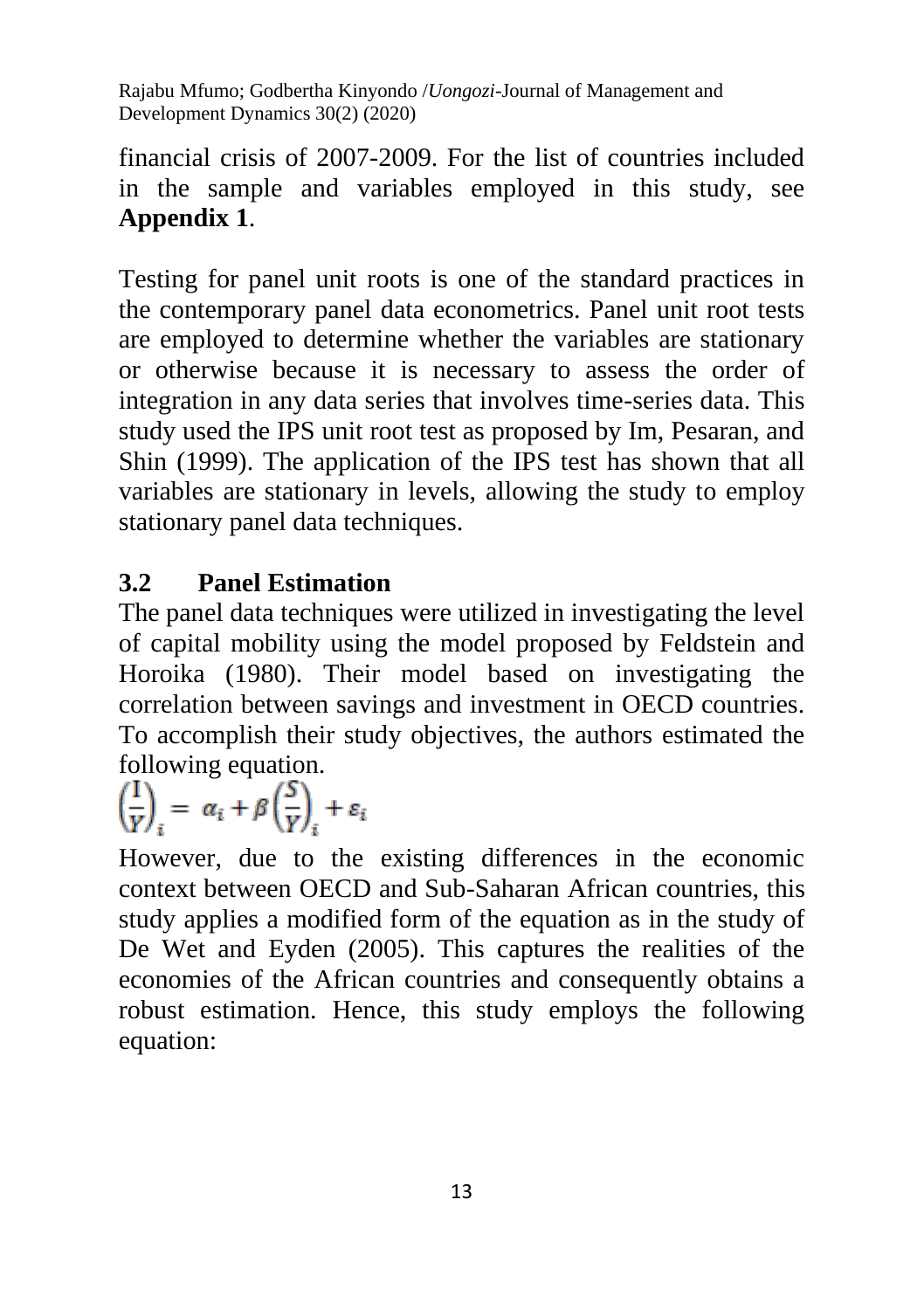$$
\left(\frac{I}{Y}\right)_{it} = \alpha_{it} + \beta_1 \left(\frac{S}{Y}\right)_{it} \n+ \beta_2 \left(\frac{CA}{Y}\right)_{it} + \beta_3 \left(\frac{Aid}{Y}\right)_{it} + \beta_4 (Open)_{it} + \beta_5 \tau_{it} \n+ \beta_6 \delta_{it} + \varepsilon_{it}
$$

Here  $\left(\frac{1}{r}\right)_{i\neq}$  denotes the ratio of gross domestic investment to GDP ratio in country *i* at time  $t$ ;  $\left(\frac{s}{r}\right)$  represent domestic saving to GDP ratio;  $\left(\frac{CA}{v}\right)$  stands for current account to GDP ratio and  $\left(\frac{\text{Aid}}{v}\right)_{\text{in}}$  is the ratio of aid to GDP. De Wet and Eyden (2005) included foreign aid, and the current account variables to have a deeper insight into the contribution of these factors on saving behaviour and also make provision for foreign investment funds influenced by the current account. Previous studies apart from that of De Wet and Eyden (Ibid) did not include the current account and the foreign aid variables in one equation to avoid multicollinearity. Furthermore, the insertion of openness into the model is important since it could have a significant positive effect on the extent of capital flows as suggested by Younas and Chakraborty (2011). According to the authors, financial liberalization offers bigger opportunities for domestic savings to finance investment projects that provide the highest marginal returns in the world. Therefore, empirical models that do not take into account financial openness would possibly face an upward bias on the saving-investment coefficient.

As in De Wet and Eyden (2005), the model involved two interactive dummy variables. Interactive dummy for South Africa  $\left(\tau\right)$  formed by multiplying the saving rate of each country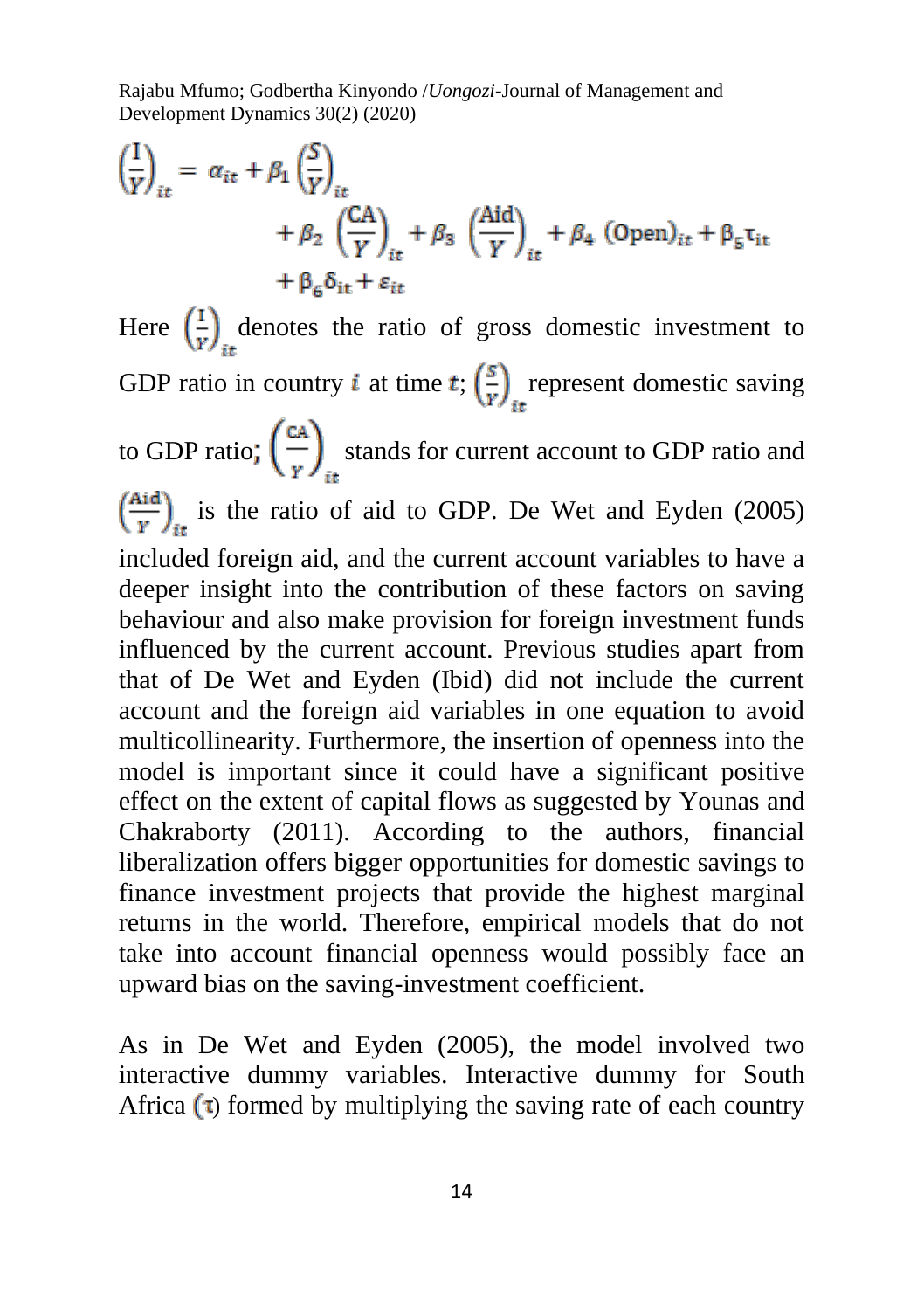by South African dummy variables; this considers the fact that the South African economy is at a different level from the rest of the Sub-Saharan African countries. Therefore, it may have a dissimilar level of capital mobility and saving behaviour because it possesses some economic characteristics of a developed country. Thus, if saving behaviour differences for South Africa are not well controlled, then they can boost the saving rate coefficient for the rest of the region.

Following De Wet and Eyden (2005), the time interactive dummy  $(\delta)$  is created by multiplying a time trend with the savings rate of each country. Interactive dummy variables are introduced in order to capture the changes taking place in the saving rate for the period in order to assess the policy changes aimed at promoting capital mobility. Where  $\beta_6$  is negative, it indicates that there is a decrease in the saving rate each year, and capital is becoming more mobile, therefore the implemented policy changes are effective. The positive value of  $\beta_{\epsilon}$  implies that there is an increase in the saving rate each year and capital is becoming more immobile. The heterogeneity of the country is captured by the country-specific coefficient α*it.*

## **4.0 EMPIRICAL RESULTS**

# **4.1 Descriptive Statistics**

Prior to empirical estimation of the model determining the level of capital mobility in Sub-Saharan Africa, data transformation was conducted in order to establish the stationarity and normality of the data relating to the study. First descriptive statistics for the data were undertaken for the variables in levels.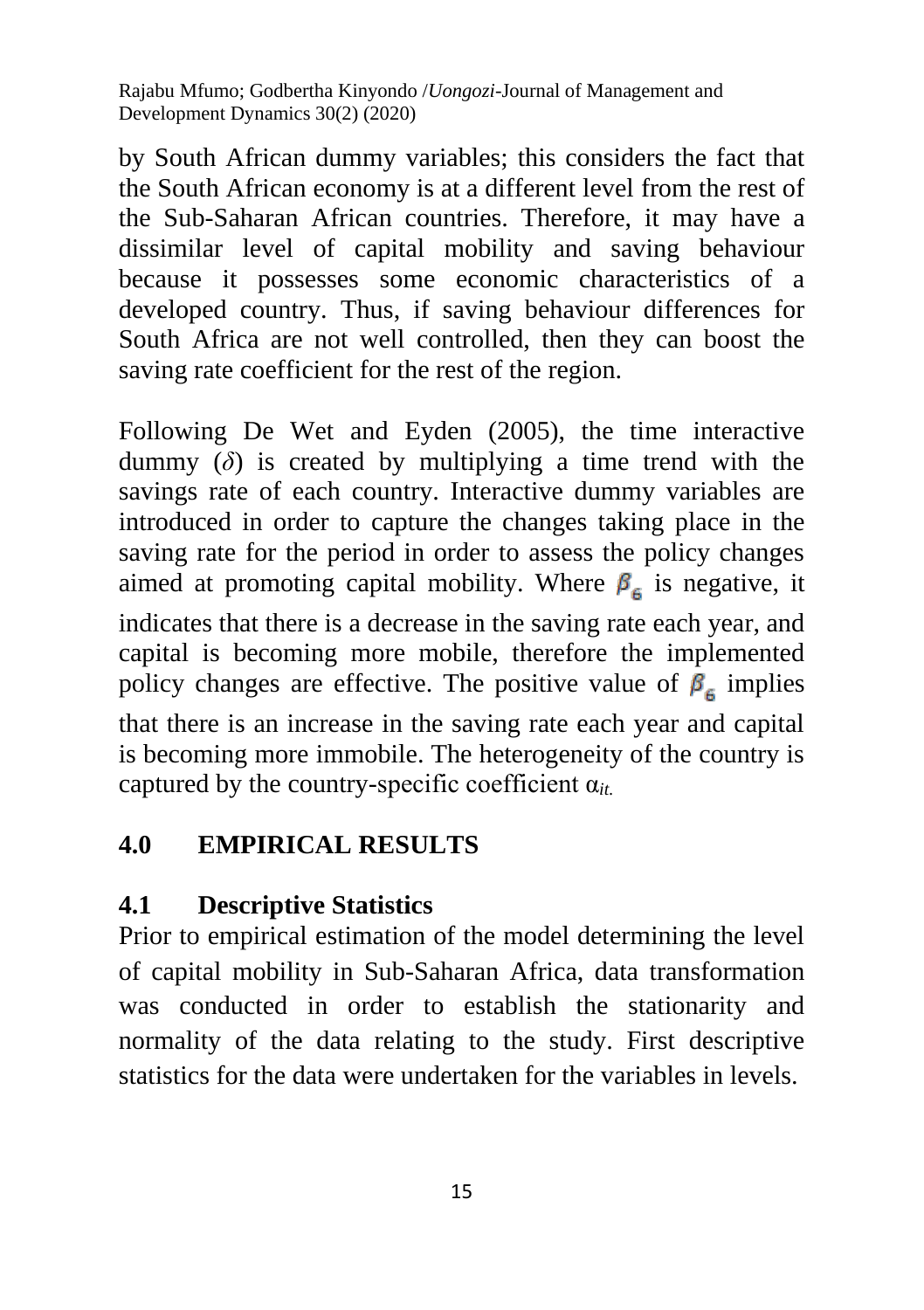|                     | $_{\rm IR}$ | <b>SR</b>   | CA          | <b>OPEN</b> | <b>AID</b> |
|---------------------|-------------|-------------|-------------|-------------|------------|
| Mean                | 0.204304    | 0.101454    | $-0.060894$ | 350.6285    | 0.130686   |
| Median              | 0.193089    | 0.094205    | $-0.055577$ | 0.270126    | 0.907358   |
| Maximum             | 0.681044    | 0.660200    | 0.698590    | 388861.0    | 1.852010   |
| Minimum             | 0.027329    | $-0.844017$ | $-0.920580$ | 0.000000    | 0.000160   |
| Std. Dev.           | 0.091998    | 0.158614    | 0.124689    | 11671.66    | 0.147987   |
| <b>Skewness</b>     | 1.351732    | $-0.984207$ | 0.097400    | 33.27162    | 3.888508   |
| Kurtois             | 6.410899    | 8.724831    | 11.77736    | 1108.001    | 29.39829   |
|                     |             |             |             |             |            |
| Jacque-Bera         | 877.0135    | 1694.986    | 3564.950    | 5667.7294   | 35027.50   |
| Probability         | 0.000000    | 0.000000    | 0.000000    | 0.000000    | 0.000000   |
|                     |             |             |             |             |            |
| Sum                 | 226.7775    | 112.6140    | $-67.59261$ | 389197.6    | 145.0616   |
| Sum Sq.Dev.         | 9.386130    | 27.90072    | 17.24209    | 1.511051    | 24.28721   |
| <b>Observations</b> | 1110        | 1110        | 1110        | 1110        | 1110       |
| Cross sections      | 37          | 37          | 37          | 37          | 37         |

*Table 1***:** *Summary of test for variables*

**Source:** Prepared by the author's computation using E-views 10.

Table 1 presents the summary of the statistical results for the variables incorporated in the study. The descriptive statistics are helpful in providing an idea on the stability, normality and trend of the variables employed in our model. From the table above Jacque-Bera probability is 0 for all of the variables, this means that it is extremely likely that the data is drawn from normal distribution.

Also, the large variation in the variable openness, where the standard deviation for openness is far above the mean. Thus, for accuracy we also report the median, openness, which for the overall sample is 27%, well below the mean. This follows the skewness of the distribution whereby the bulk of the sample have relatively poor rate of openness, while a few has heavy rate of openness at the top that pulls up the mean.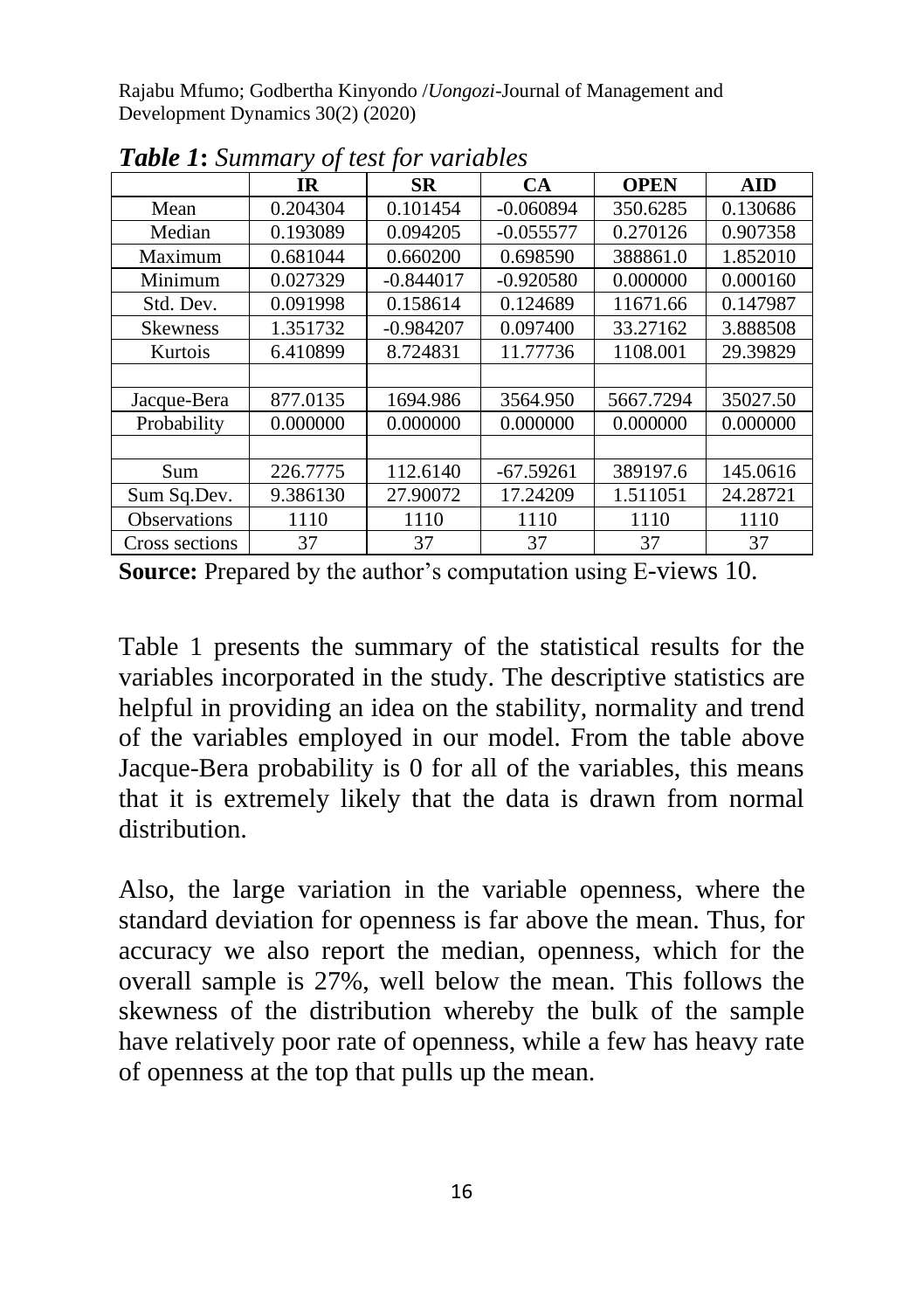# **4.2 Unit Root Test**

Testing for panel unit roots is one of the standard practices in contemporary panel data econometrics. Panel unit root tests are employed to determine whether the variables are stationary or otherwise to avoid the problem of unreliable results due to spurious regression. This study used the IPS unit root test as proposed by Im Pesaran, and Shin (1999) and, PP Fisher Chisquare test. Application of the IPS and PP tests have shown that all variables are stationary in levels, allowing the study to employ stationary panel data techniques. See table 2 for unit test results.

|                        | Im, Pesaran and<br><b>Shin W-stat</b> |            |                             |                |  |
|------------------------|---------------------------------------|------------|-----------------------------|----------------|--|
| <b>Variables</b>       |                                       |            | <b>PP-Fisher Chi-square</b> |                |  |
|                        | <b>Test</b>                           | <b>P</b> - | <b>Test</b>                 |                |  |
|                        | <b>Statistic</b>                      | value      | <b>Statistic</b>            | <b>P-value</b> |  |
| Investment             | $-3.23889$                            | 0.0006     | 162.635                     | 0.0000         |  |
| Saving                 | $-2.97358$                            | 0.0015     | 182.543                     | 0.0000         |  |
| <b>Current Account</b> | $-3.76045$                            | 0.0001     | 427.649                     | 0.0000         |  |
| Foreign Aid            | $-1.03637$                            | 0.0150     | 136.98                      | 0.0000         |  |
| Openness               | $-1.87732$                            | 0.0032     | 140.905                     | 0.0000         |  |

*Table 2: Unit root test results at levels*

**Source:** Prepared by the author's computation using E-views 10.

# **4.3 Results from Regression Analysis**

In estimating the level of capital mobility in 37 Sub-Saharan African countries over the period of 1980-2015, panel data estimation techniques are employed, particularly pooled, random effects, and fixed effects. See **Table 3** for the estimates from pooled, fixed effects, and random-effects models.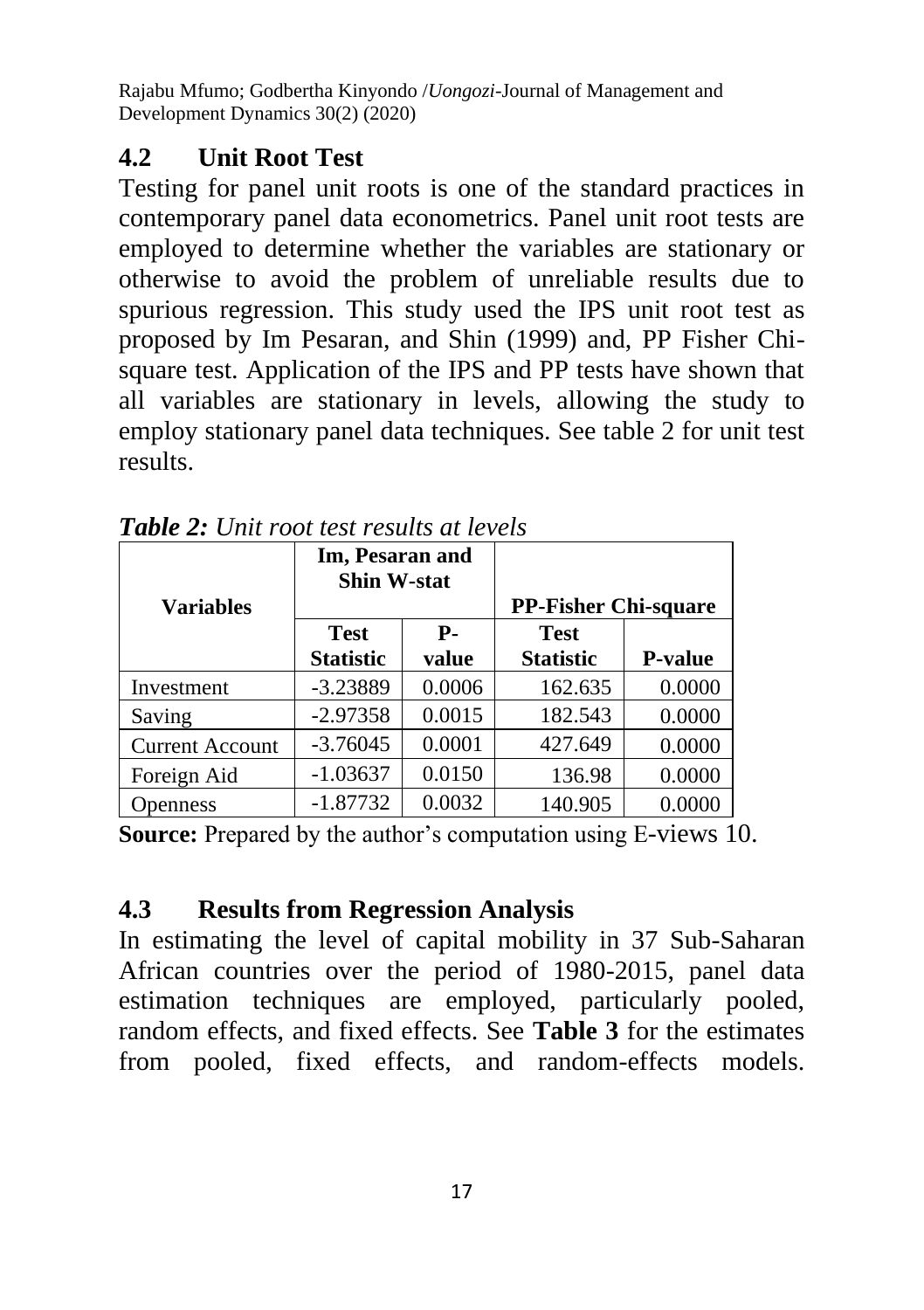| Lijetis                                   |                       |                      |                       |
|-------------------------------------------|-----------------------|----------------------|-----------------------|
| <b>Variable</b>                           | <b>Pooled Effects</b> | <b>Fixed Effects</b> | <b>Random Effects</b> |
| Constant                                  | 0.156                 | 0.164                | 0.165                 |
|                                           | $(0.000)$ ***         | $(0.000)$ ***        | $(0.000)$ ***         |
| $\left(\frac{S}{Y}\right)_{it}$           | 0.231                 | 0.086                | 0.101                 |
|                                           | $(0.000)$ ***         | $(0.000)$ ***        | $(0.000)$ ***         |
| $\left(\frac{\mathsf{CA}}{Y}\right)_{it}$ | $-0.249$              | $-0.233$             | $-0.233$              |
|                                           | $(0.000)$ ***         | $(0.000)$ ***        | $(0.000)$ ***         |
| $(Open)_{it}$                             | 1.79                  | $-1.67$              | $-7.91$               |
|                                           | $(0.0911)$ *          | $(0.0922)$ *         | $(0.0963)$ *          |
| $\left(\frac{\text{Aid}}{Y}\right)_{it}$  | 0.073                 | 0.135                | 0.121                 |
|                                           | $(0.000)$ ***         | $(0.000)$ ***        | $(0.000)$ ***         |
| <b>SA Dummy</b>                           |                       |                      | $-0.037$<br>(0.5791)  |
| Adjusted R-<br>squared                    | 0.601                 | 0.516                | 0.139                 |

 *Table 3: Results for Pooled-Effects, Fixed-Effects and Random-*  $Eff$ <sub>acts</sub>

**Note:** P-values reported in parentheses.

Where,  $(***)$  and  $(*)$  stands for significance of the coefficient at 1% and 10% level of significance respectively

#### **(a) The Pooled Model**

The model does not take into consideration any individual country specific effects. It restricts the intercept and the slope parameter to be the same for the entire panel. Using the pooled model, the estimates for the saving rate coefficient is 0.231, which is statistically significant at 1percent. The saving rate coefficient marked by this study is rather low in comparison to the previous studies including De Wet and Eyden (2005) and that of Payne and Kumazawa (2006) that investigated the issue in Sub-Saharan African countries. Moreover, the negative sign of the current account rate of coefficient partly indicates that the region has received a sizeable amount of funds for investment. The significance of aid ratio indicates that foreign aid largely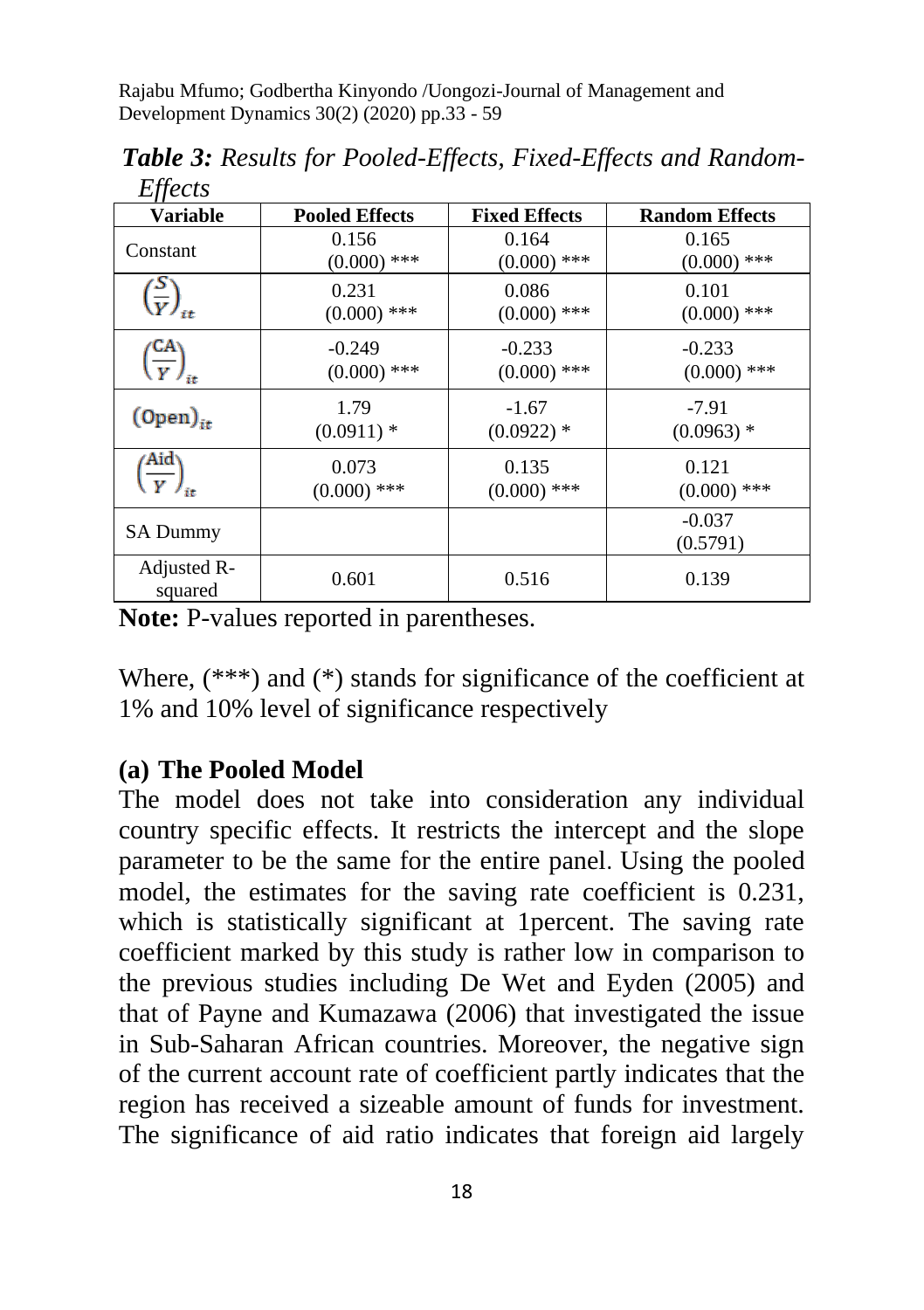contributes to financing regional investments. the fact that the openness variable is significant, suggests that economic openness is essential in favouring the existing weaker correlation between domestic savings and domestic investment.

### **(b) The Fixed Effects Model**

Fixed-effects model allows the intercepts to vary over time but it is assumed to be the same across countries at each given point in time. The estimates for the fixed effects model from Table 1 report the saving rate coefficient of 0.086 and Adjusted R-Squared value of 0.516. These results also imply the presence of capital mobility in the region, the results are consistent with the results of the previous studies in Sub-Saharan Africa (see for example, Agbetsiafa, 2002; De Wet and Van Eyden, 2005; Payne and Kumazawa, 2005) Again, the current account coefficient tells a similar story that the funds for investment have flown into the zone. Aids coefficient ratio indicates that the foreign aid is largely financing the regional investments. In addition, this model did not include the South African dummy since the variable will be wiped out by the demeaning process used in the WITHIN estimation. The WITHIN estimation means both independent and dependent variables are subtracted from the variable's values observed. Therefore, the demeaned variables are likely to have a mean of zero (0) for every case.

### **(c) The Random-effects model**

The model normally recognizes the existence of cross section heterogeneity but diverges from the fixed effect models in the sense that it assumes heterogeneity effects are produced by a specific distribution. The random-effects model, revealed the presence of a significant low saving rate coefficient of 0.100849 (0.101) as depicted from Table 1. Moreover, this result in the Feldstein and Horoika model would imply the presence of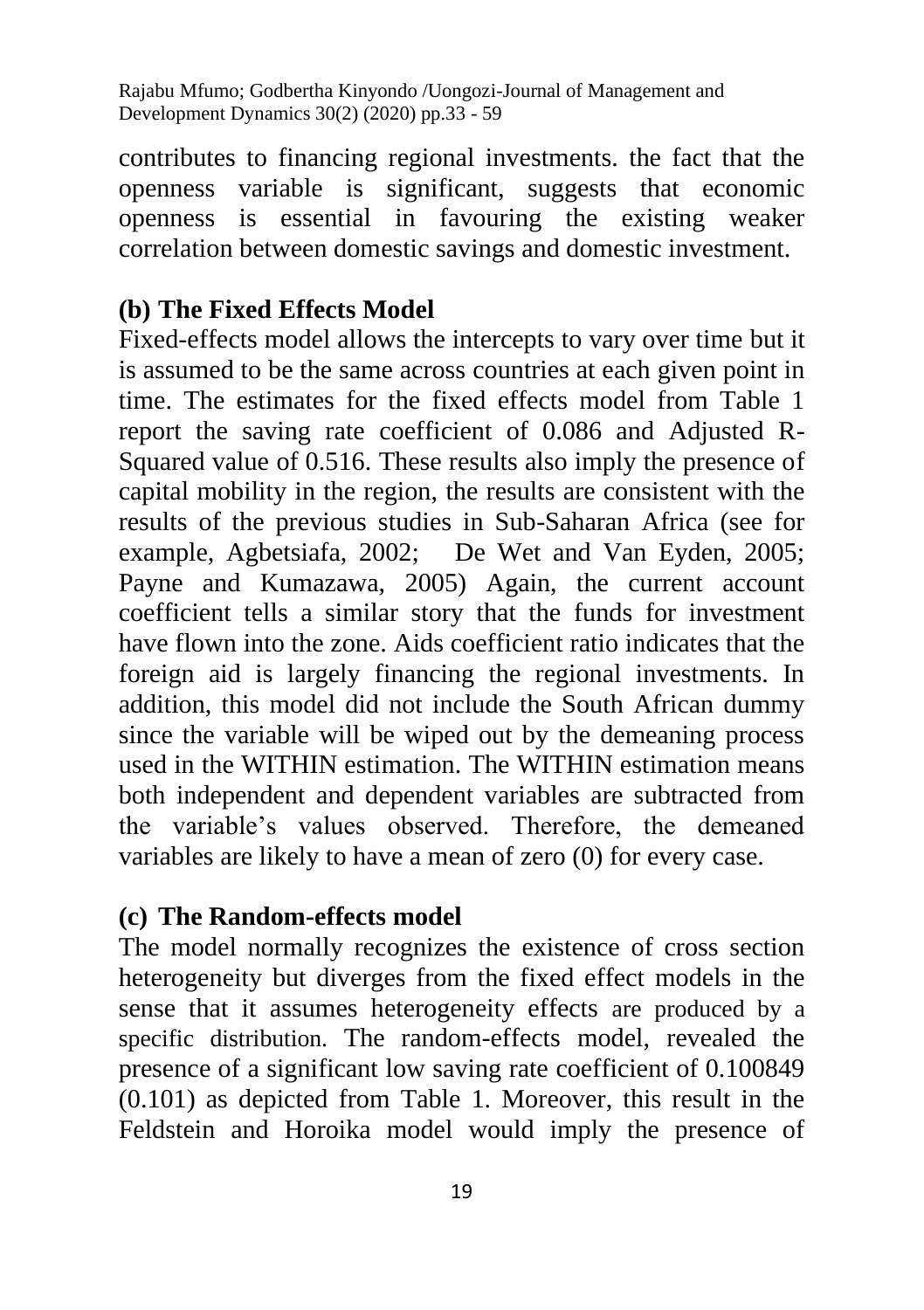capital mobility. Furthermore, the random-effects model demonstrated that financial aid is significant in generating investment with a coefficient of 0.121, compared to that of the fixed effects model, which was 0.135. The time dummy implies that the degree of capital mobility increased from 1980. On the other hand, the capital account ratio coefficient shows that there is an inflow of investment funds into the Sub-Saharan Africa.

On the other hand, Hausman test results are insignificant, which implies they are in favour of the random-effects models

## **5.0 CONCLUSION**

This paper re-examines the validity of the Feldstein-Horoika approach based on hypothesis that low domestic savinginvestment correlation implies high level of capital mobility in 37 Sub-Saharan African countries over the period of 1980-2015 considering the recent financial crisis of 2007-2009. Based on panel data estimation techniques, the empirical results indicate the presence of a low saving rate coefficient in Sub-Saharan African countries, which implies the presence of a high degree of capital mobility in the region. This result is in line with the previous empirical studises that employed the Feldstein-Horoika approach to estimate the extent of capital mobility in the region by the use of panel data econometric modelling. prior studies include De Wet and Van Eyden (2005), Agbetsiafa (2002), Younas (2007), and Payne and Kumazawa (2005).

The persistence of a robust low saving-investment correlation might be partially explained by the excessive consumption of foreign aid by these countries to finance their domestic investment. A low saving rate among Sub-Saharan African countries is another cause of the weak correlation between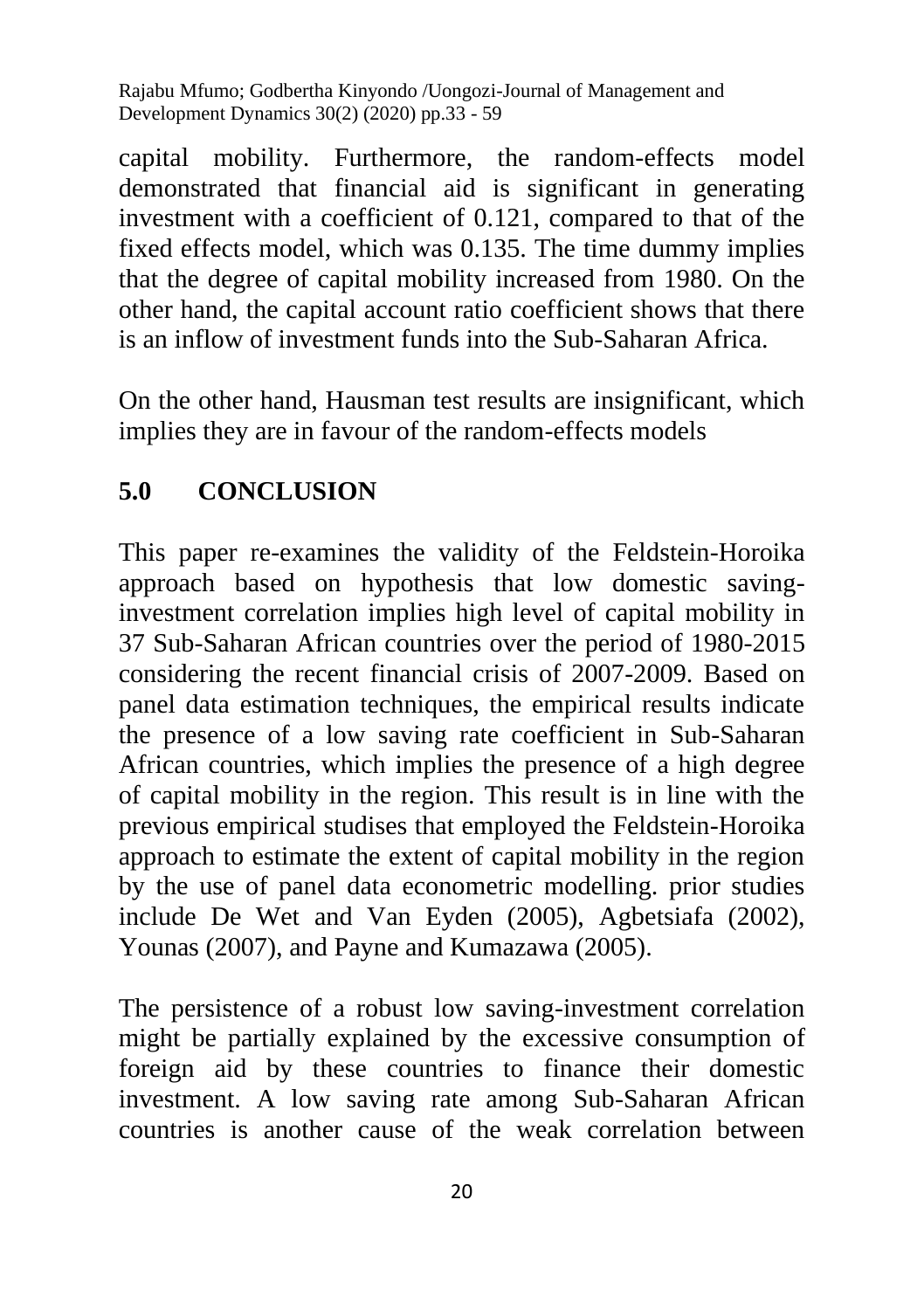savings and investments. This is due to low economic capacity of these countries to generate adequate domestic savings to meet their domestic investment needs due to inflation and shifts in demographics (Eyraud, 2009). In addition, economic openness is favourable to higher levels of investment. Since the wave of structural adjustments in the 1980s, many lesser-developed countries have undergone economic reforms, including opening of their economies to international trade and international investment. Such initiatives are more likely to influence the degree of capital movements in the region. Moreover, targeting the current account can have some influence on the level of capital mobility.

In this light, policymakers in Sub-Saharan countries should emphasise on boosting the level of domestic savings to generate adequate funds for financing domestic investment and move away from the dependence of foreign aid.

Moreover, because the region seems to depend so much on foreign investments, Sub-Saharan African countries should ensure they protect investors by making adequate efforts on the maintenance of the existing laws and regulations to attract financial inflows. This is because countries with no protection for investors, and poor maintenance of laws and order are naturally less attractive to investors. A good example is Zimbabwe, which was suffocated with capital flight resulting from her indigenization polices in 2008.

Since domestic savings are largely financed by foreign investment, there is a need of analyzing macroeconomic policies, particularly taxes that are levied on foreign investments, as investors normally prefer to invest in countries with better yields. Therefore, if taxes levied on capital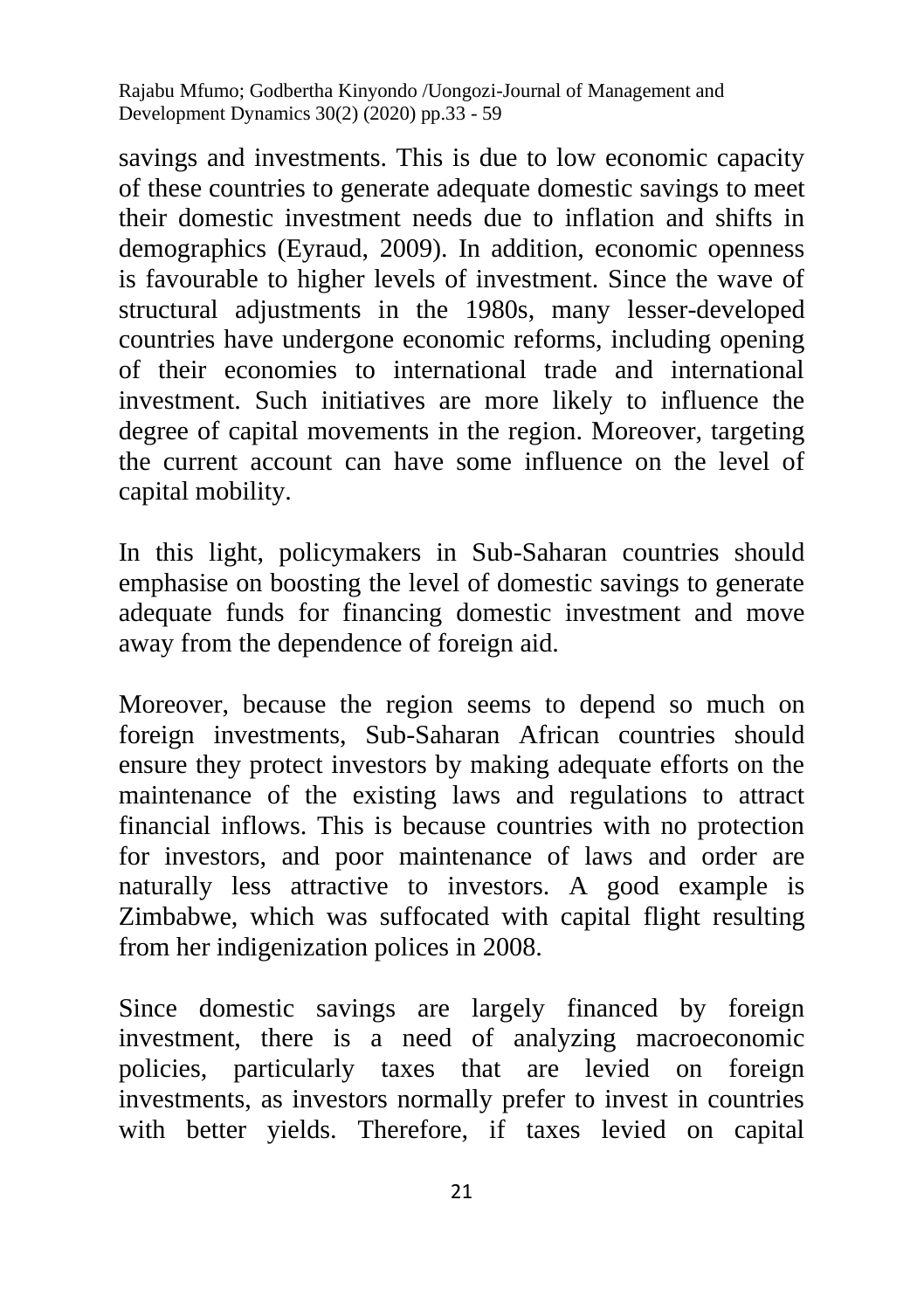investments are very high in relation to the other parts of the world, it is likely to discourage financial inflows in terms of investments. However, transparency and infrequent policy changes remain the key factors for attaining investors' confidence.

Overall, we can conclude, that the Feldstein-Horoika puzzle is still valid for the emerging economies. Furthermore, the findings suggest that the funds in the form of FDI and international financial assistance kept flowing into the Sub-Saharan African countries despite the impact of the world financial crisis of 2007-2009.

### **6.0 REFERENCES**

- Agbetsiafa, D. (2002). Capital mobility, saving and investment link: evidence from Sub-Saharan Africa. *Journal of African Development*, *5*(2), 1-19.
- Arslanalp, S., Bornhorst, F., Gupta, S., & Sze, E. (2010). *Public capital and* growth (No. 10/175). Washington, DC: International Monetary Fund.
- Bahmani-Oskooee, M., & Chakrabarti, A. (2005). Openness, size, and the saving–investment relationship*. Economic Systems*, 29(3), 283-293.
- Baltagi, B.H. (2001). Econometric Analysis of Panel Data, *John Wiley and Sons Ltd*., Chichester, England
- Bayoumi, T. (1990). Saving-investment correlations: immobile capital, government policy, or endogenous behavior? *Staff Papers,* 37(2), 360-387
- But B. and Moley B. (2016), "The Feldstein-Horioka puzzle and capital mobility: The role of the recent financial crisis*", Economic Systems*, 41(1), 139-150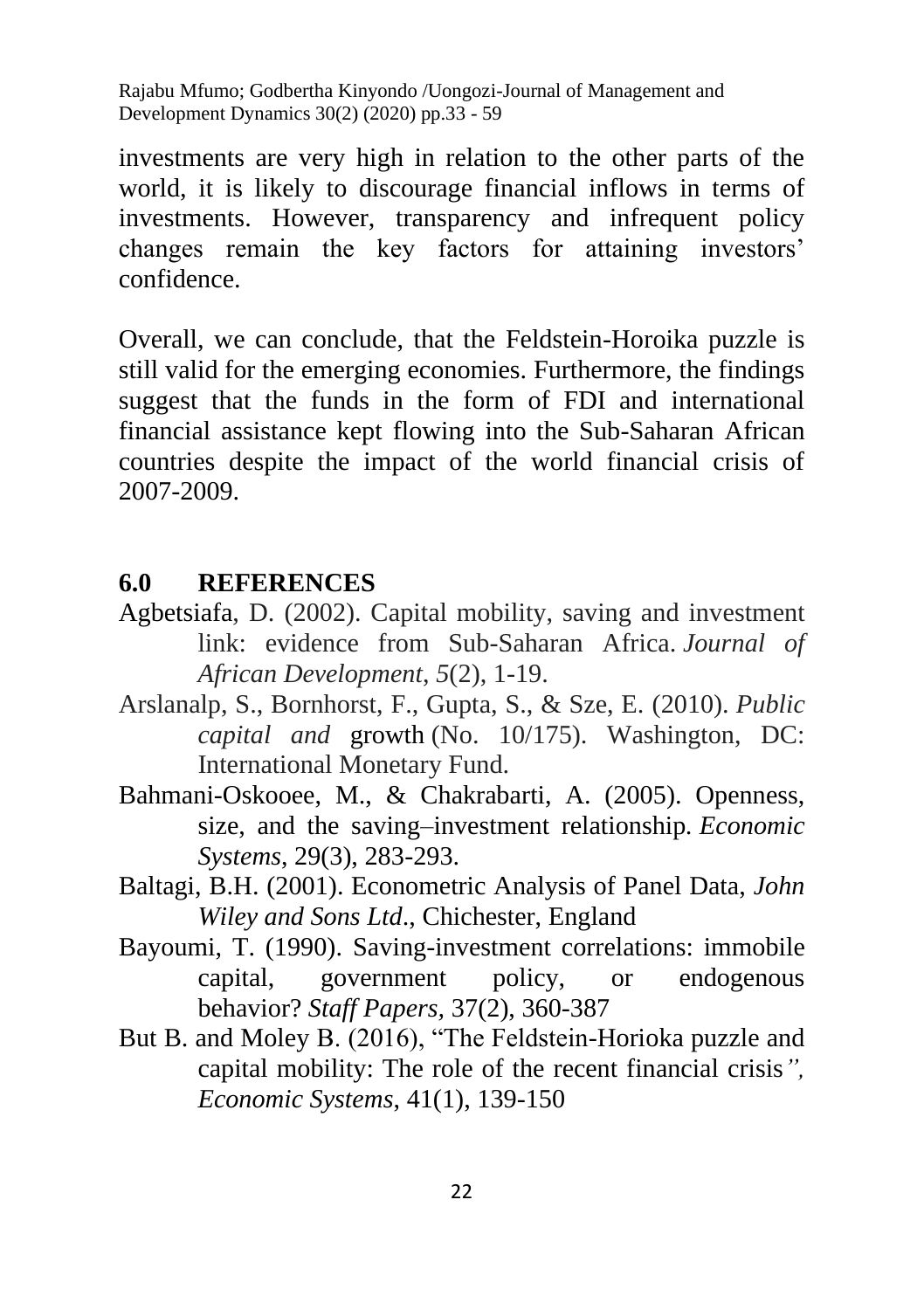- Chang, Y. and Smith, R.T., 2014. Feldstein–horioka puzzles. *European Economic Review*, *72*, pp.98-112.
- Coakley, J., Fuertes, A. M., &Spagnolo, F. (2004). Is the Feldstein–Horioka puzzle history? *The Manchester School*, 72(5), 569-590.
- Coakley, J., Kulasi, F., & Smith, R. (1998). The Feldstein– Horioka puzzle and capital mobility: a review*. International Journal of Finance & Economics*, 3(2), 169.
- Cooray, A., & Sinha, D. (2005). the Feldstein-Horioka Model Re-Visited for African Countries. *University of Tasmania*. School of Economics.
- Cyrille, S. M. (2010). Saving-investment correlation and capital mobility in Sub-Saharan African countries: A reappraisal through inward and outward capital flows' correlation. *International Journal of Economics and Finance*, 2(2), 97.
- De Wet, A. H., & Van Eyden, R. (2005). capital mobility in sub‐saharanafrica: a panel data approach. *South African Journal of Economics*, 73(1), 22-35
- Drakos A. A, Kouretas, G.P., &Vlamis P. (2018). Saving, investment and capital mobility in EU member countries: a panel data analysis of the Feldstein-Horoika puzzle. *Applied Economics,* 1-14.
- Dooley, M., Frankel, J., & Mathieson, D. J. (1987). International capital mobility: What do saving-investment correlations tell us?. *Staff Papers*, *34*(3), 503-530.
- Dzhumashev, R. Cooray, A. (2017). "The Feldstein-Horioka Hypothesis Revisited", *The BE Journal of Macroeconomics,* Volume: 17(1).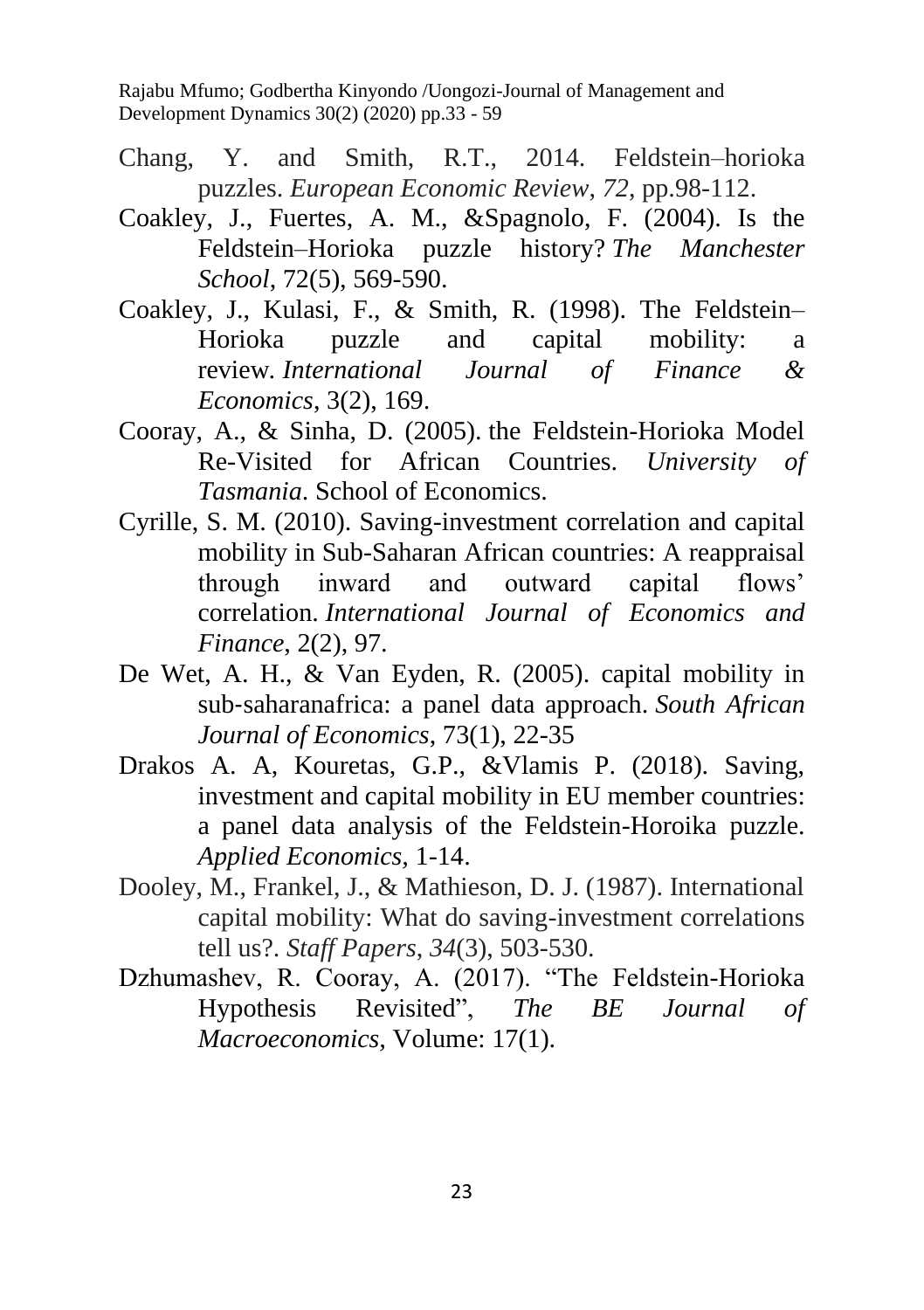- Feldstein, M. and Horioka C (1980), 'Domestic Saving and International Capital Flows', *Economic Journal*, 90, 314–329
- Feldstein, M., (1983), Bacchetta, P 'Domestic Saving and International Capital Movements in the Long Run and the Short Run', *European Economic Review*, 21 (129– 51)
- Fjeldstad, O. H., Jacobsen, S. K., Ringstad, P. H., &Ngowi, H. P. (2017). Lifting the Veil of Secrecy*: Perspectives on International Taxation and Capital Flight from Africa*.
- Frankel, J. A., Dooley, M. P., & Mathieson, D. (1986). International capital mobility in developing countries vs. Industrial countries: What do saving-investment correlations tell us?
- Frankel, J. A. (1991). Quantifying international capital mobility in the 1980s. In *National saving and economic performance* (pp. 227-270). University of Chicago Press.
- Herwartz, H., & Xu, F. (2010). A functional coefficient model view of the Feldstein–Horioka puzzle. *Journal of International Money and finance*, 29(1), 37-54
- Isaksson, A. (2001). Financial liberalisation, foreign aid, and capital mobility: evidence from 90 developing countries. *Journal of International Financial Markets, Institutions and Money*, *11*(3-4), 309-338.
- Islam A, Mustafa M, Rahman M, (2015). Global Capital Mobility: Some New Empirical Evidence, *Journal of World Economic Research. Special Issue:The Globalization and Economic Structure Changes*. Vol. 4, No. 5-1, , pp. 1-7.
- Jack W, and Suri T. (2014). "Risk Sharing and Transactions Costs: Evidence from Kenya's Mobile Money Revolution." *American Economic Review* 104 (1): 183– 223.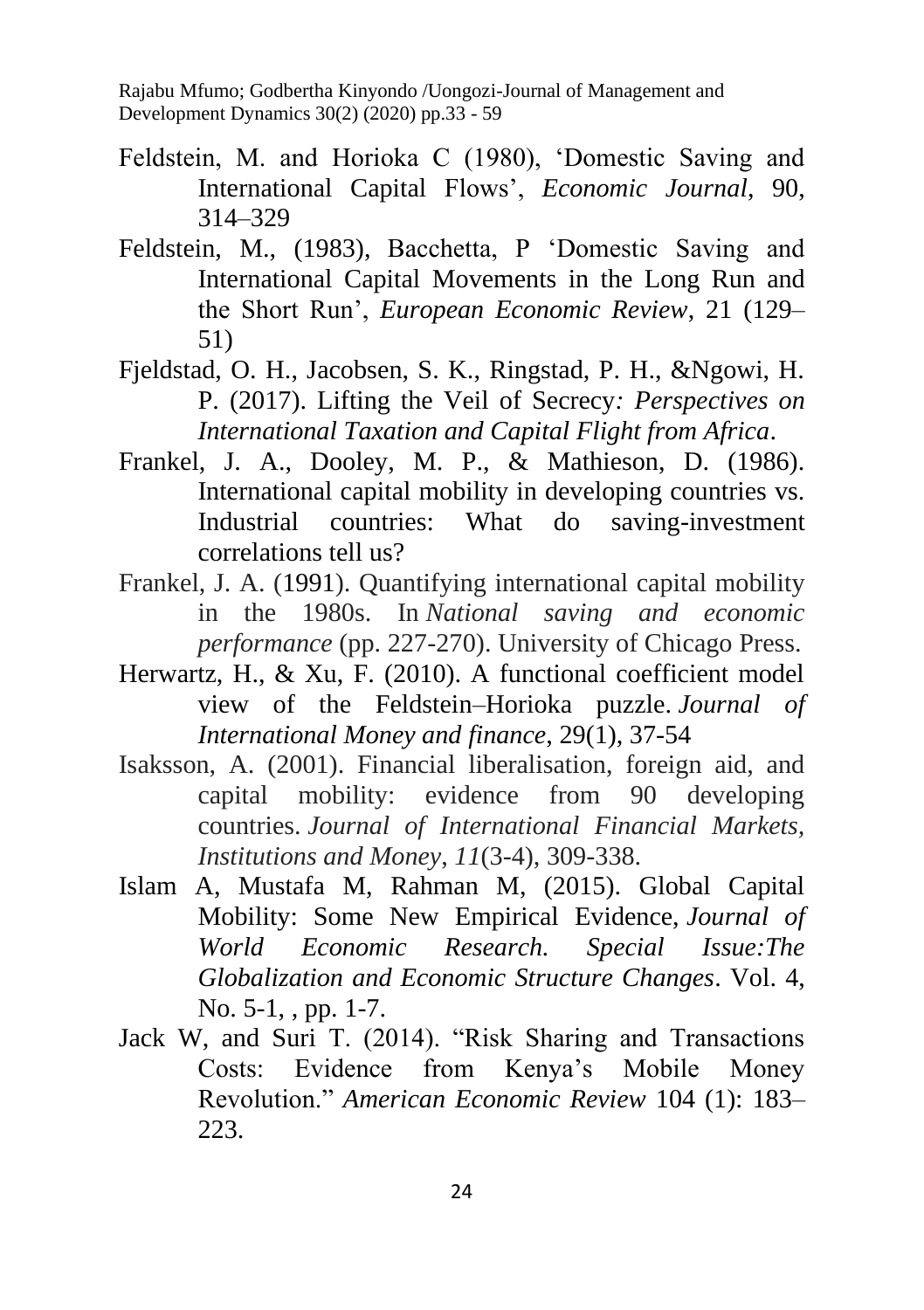- Kasuga, H. (2004). Saving–investment correlations in developing countries. *Economics Letters*, 83(3), 371- 376.
- Ketenci, N. (2015). Capital mobility in Russia. *Russian Journal of Economics*, *1*(4), 386-403.
- Levich, R. M. Jones, R. W &Kenen, P. B (1985). Empirical studies of exchange rates: price behavior, rate determination and market efficiency. *Handbook of International Economics,* v. II. Amsterdan: Elsevier
- Levine, R., Loayza, N., & Beck, T. (2000). Financial intermediation and growth: Causality and causes. *Journal of monetary Economics*, *46*(1), 31-77.
- Murthy, N. V. (2005). The Feldstein-Horioka Puzzle: New Evidence for the United States*. The IUP Journal of Applied Economics*, 4(1), 7-12.
- Ndikumana, L., Boyce, J. K., & Ndiaye, A. S. (2015). Capital Flight from Africa. Capital Flight from Africa: *Causes, Effects, and Policy Issues*, 15.
- Obstfeld, M. and Rogoff, K. (2000) 'The six major puzzles in international macroeconomics: Is there a common cause?' *NBER Macroeconomics Annual*, 15, 340-90.
- Obstfeld, M., Cooper, R. N., & Krugman, P. R. (1985). Floating exchange rates: experience and prospects*. Brookings Papers on Economic Activity*, 1985(2), 369-464.

Outlook, A. E. (2018). African Development Bank.

- Özmen, E. (2007). Financial development, exchange rate regimes and the Feldstein–Horioka puzzle: Evidence from the MENA region. *Applied Economics*, 39(9), 1133-1138.
- Padawassou, S. (2012). Capital mobility in African countries*.* International *Journal of Business and Management*, 7(11), 29.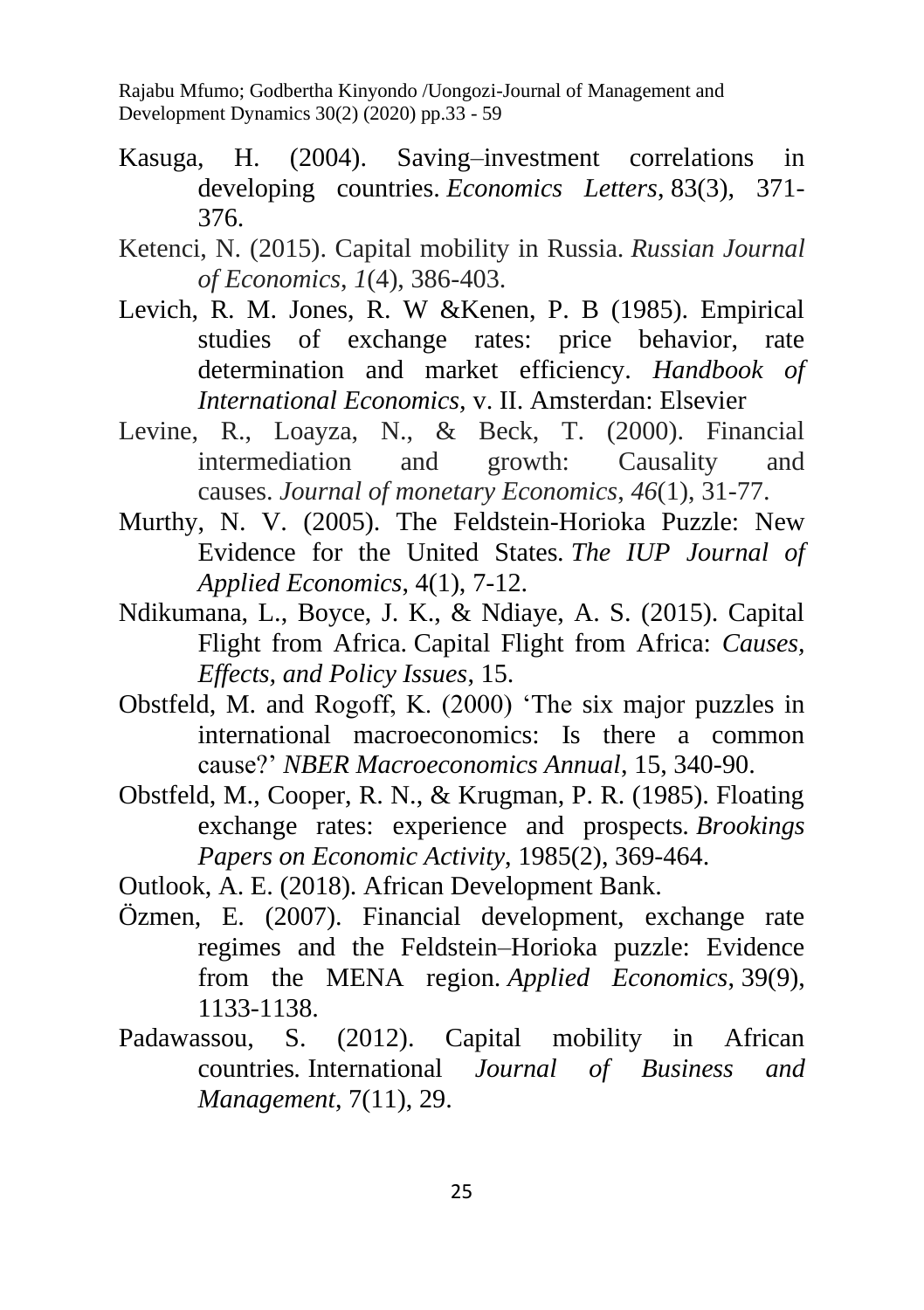- Payne, J. E., &Kumazawa, R. (2005). Capital mobility, foreign aid, and openness: further panel data evidence from sub-Saharan Africa. *Journal of Economics and Finance,* 29(1), 122-126.
- Petreska, D., &Mojsoska-Blazevski, N. (2013). The Feldstein-Horioka puzzle and transition economies*. Economic Annals*, 58(197), 23-45.
- Pettinger, T. (2016). Factors that affect foreign direct investment (FDI).
- Summers, L. H. (1985), On Economics and Finance. The Journal of Finance, 40: 633–635.
- Tesar, L. L. (1991). Savings, investment and international capital flows. Journal *of International economics, 31(1- 2), 55-78.*
- The Global Findex Database (2017): Measuring Financial Inclusion and the Fintech Revolution. Washington, DC: World Bank
- Wacziarg, R., & Vamvakidis, M. A. (1998). Developing countries and the Feldstein-Horioka puzzle. International Monetary Fund.
- Younas, J. (2007). Capital mobility, foreign aid, and openness: A reappraisal. *Economics* Bulletin, *6*(12), 1-8.